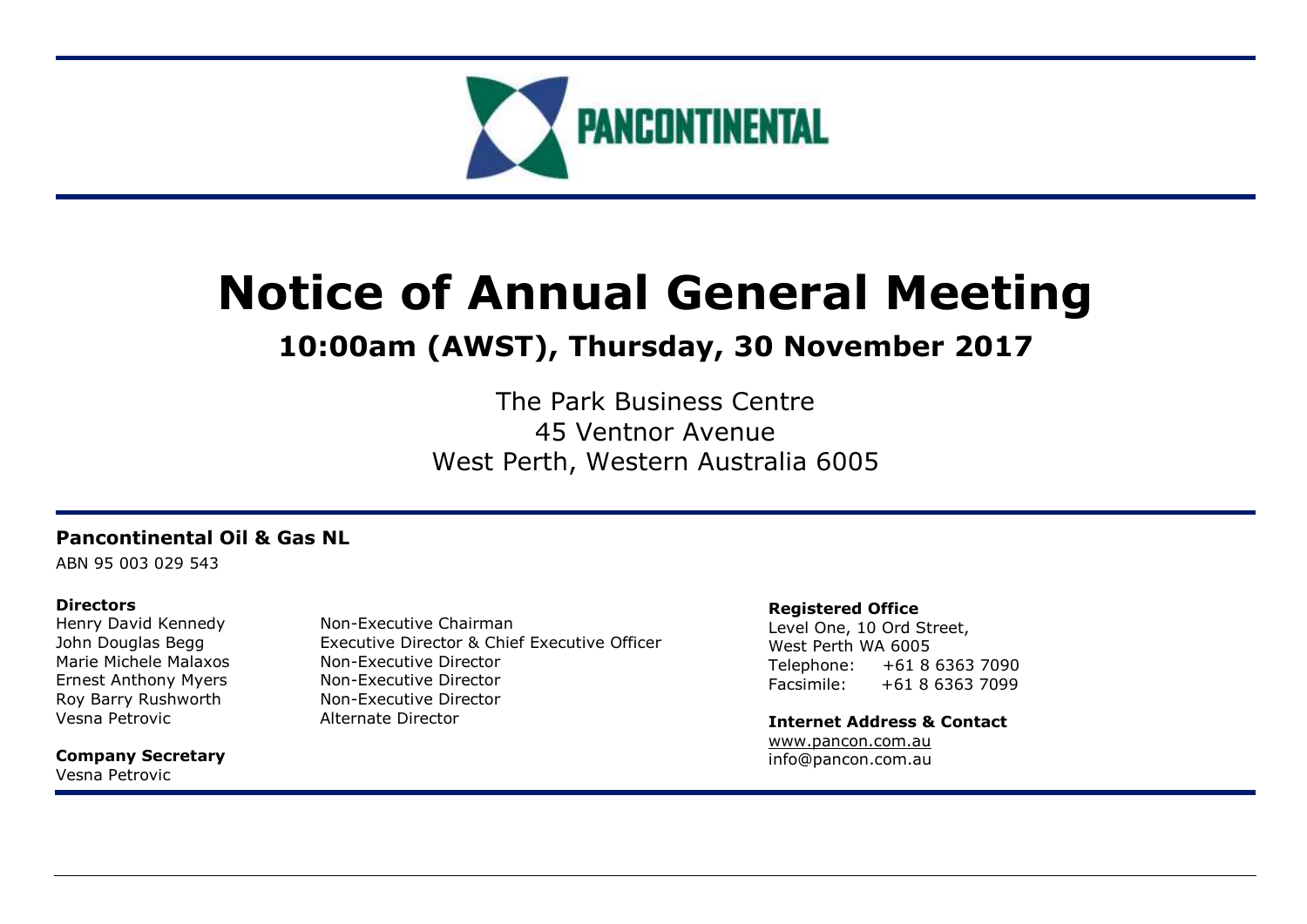## **Pancontinental Oil & Gas NL NOTICE OF MEETING 2017**

|    | <b>Items of business</b>                                      |                                                                                                                                                                                                                                                                                                                                                                                         | <b>Type of</b><br>resolution | <b>Voting</b><br>restrictions and<br>further<br>information |
|----|---------------------------------------------------------------|-----------------------------------------------------------------------------------------------------------------------------------------------------------------------------------------------------------------------------------------------------------------------------------------------------------------------------------------------------------------------------------------|------------------------------|-------------------------------------------------------------|
|    | <b>ORDINARY BUSINESS</b><br><b>Discussion of financial</b>    |                                                                                                                                                                                                                                                                                                                                                                                         |                              |                                                             |
| 1. | statements and reports                                        | To receive and consider the Annual Report for the Company for the<br>year ending 30 June 2017, which includes the Financial Report,<br>Directors' Report and Auditor's Report.                                                                                                                                                                                                          | <b>Not</b><br>applicable     | Page 5                                                      |
| 2. | <b>Adoption of</b><br><b>Remuneration Report</b>              | To receive and adopt the Remuneration Report for the year ended<br>30 June 2017.                                                                                                                                                                                                                                                                                                        | Non-binding<br>Resolution    | Page 5                                                      |
| 3. | <b>Re-election of Director</b><br><b>Ernest Anthony Myers</b> | That, for the purposes of rule 11.7 of the Constitution and for all<br>other purposes, Mr Ernest Anthony Myers retires by rotation, and<br>being eligible, is re-elected as a Director.                                                                                                                                                                                                 | Ordinary<br>Resolution       | Page 5                                                      |
|    | <b>SPECIAL BUSINESS</b>                                       |                                                                                                                                                                                                                                                                                                                                                                                         |                              |                                                             |
| 4. | Approval of 10%<br>placement capacity                         | That, for the purposes of Listing Rule 7.1A and for all other purposes,<br>approval is given for the issue of Equity Securities in the Company<br>totalling up to 10% of the issued capital of the Company at the time<br>of issue, calculated in accordance with the formula prescribed in<br>Listing Rule 7.1A.2 and on the terms and conditions set out in the<br>Explanatory Notes. | Special<br>Resolution        | Page 6                                                      |
| 5. | <b>Adoption of Employee</b><br><b>Share Option Plan</b>       | "That, for the purposes of ASX Listing Rule 7.2 (Exception 9(b)) and<br>for all other purposes, approval is given for the Company to adopt<br>an employee incentive scheme titled Employee Share Option Plan<br>and for the issue of securities under that Plan, on the terms and<br>conditions set out in the Explanatory Statement."                                                  | Ordinary<br>Resolution       | Page 7                                                      |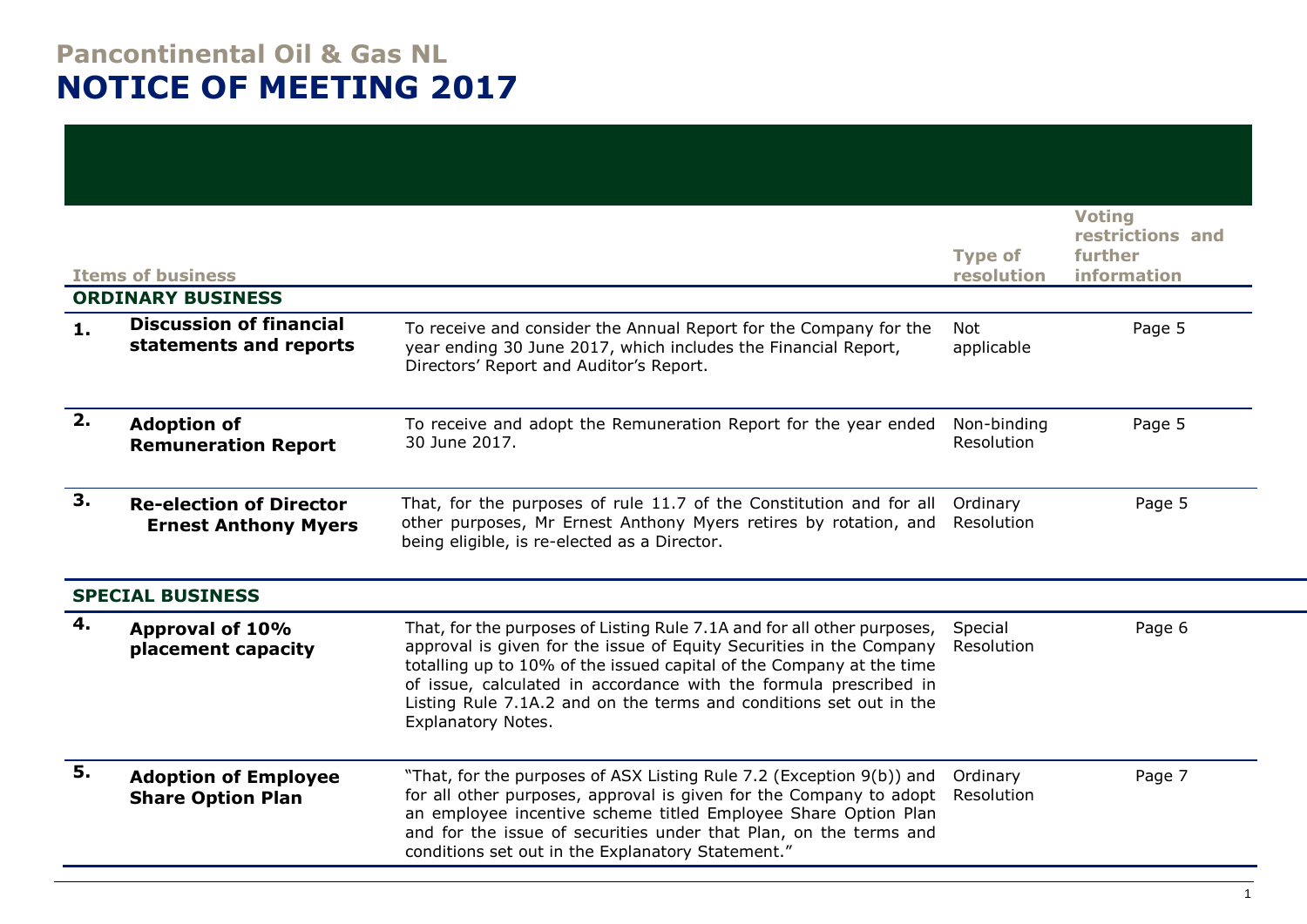| 6. | <b>Issue of Options to</b><br><b>Related Party</b> | "That, for the purposes of ASX Listing Rule 10.11 and for all other<br>purposes, approval is given for the Company to issue 20,000,000<br>Options to Mr Ernie Myers (or his nominee) on the terms and<br>conditions set out in the Explanatory Statement."     | Ordinary<br>Resolution | Page 8 |
|----|----------------------------------------------------|----------------------------------------------------------------------------------------------------------------------------------------------------------------------------------------------------------------------------------------------------------------|------------------------|--------|
|    | <b>Issue of Options to</b><br><b>Related Party</b> | "That, for the purposes of ASX Listing Rule 10.11 and for all other<br>purposes, approval is given for the Company to issue 20,000,000<br>Options to Ms Vesna Petrovic (or her nominee) on the terms and<br>conditions set out in the Explanatory Statement."  | Ordinary<br>Resolution | Page 8 |
| 8. | <b>Issue of Options to</b><br><b>Related Party</b> | "That, for the purposes of ASX Listing Rule 10.11 and for all other<br>purposes, approval is given for the Company to issue 20,000,000<br>Options to Mr Barry Rushworth (or his nominee) on the terms and<br>conditions set out in the Explanatory Statement." | Ordinary<br>Resolution | Page 8 |

**Terms used in this Notice and the Explanatory Notes are defined in the glossary on page 10.**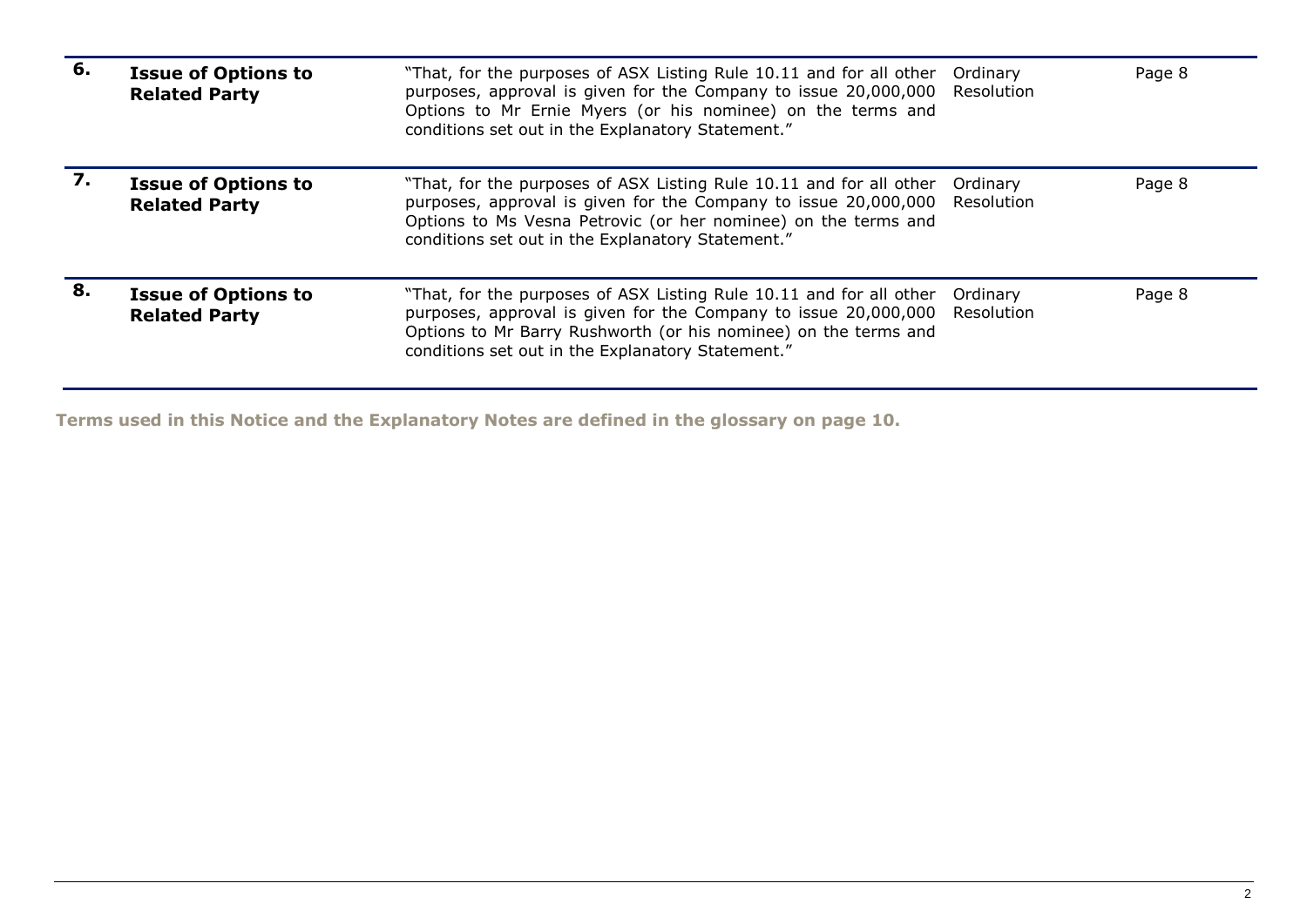## **Pancontinental Oil & Gas NL NOTICE OF MEETING 2017**

## **VOTING**

## **Voting Record Date**

Shareholders recorded on the Company's register of members at 4:00pm (AWST) on Tuesday, 28 November 2017 will be entitled to vote at the AGM.

## **Becoming a Shareholder**

Shareholders who become registered Shareholders after the date of dispatch of this Notice and who wish to vote at the AGM by proxy should call +61 8 6363 7090 to request a Proxy Form. Shareholders who become beneficial shareholders of Shares by acquiring Shares after the date of dispatch of this Notice and who wish to vote at the AGM by proxy should contact their broker or intermediary for instructions on how to do so.

## **How to vote**

Shareholders can vote in one of two ways:

- by attending the AGM and voting; or
- by appointing a proxy to attend and vote on their behalf.

The voting prohibitions and exclusions for each Item are set out in the Explanatory Notes to this Notice.

Shareholders are asked to arrive at the venue 30 minutes prior to the time designated for the AGM, if possible, so that the Company may check their shareholding against the Company's share register and note attendances.

## **PROXY FORMS**

### **Proxy Form**

Enclosed with this Notice is a personalised Proxy Form. The Proxy Form allows Shareholders not attending the AGM to either lodge their vote directly or appoint a proxy to vote on their behalf. If you hold Shares in more than one capacity, please be sure to complete the Proxy Form relevant to each holding.

## **Appointing proxies**

Shareholders who are entitled to attend and vote at the AGM may appoint a proxy to act generally at the AGM on their behalf, and to vote.

To appoint a proxy, the attached Proxy Form should be completed and lodged in accordance with the instructions on that form. A proxy or nominee need not be a Shareholder of the Company.

A Shareholder entitled to cast two or more votes can appoint up to two proxies, and should specify the proportion or number of votes each proxy or nominee is appointed to exercise.

If no proportion or number is specified, each proxy or nominee may exercise half of the Shareholder's votes, with any fractional entitlements disregarded. If you wish to appoint two proxies or two nominees, please call +61 8 6363 7090 and request an additional Proxy Form.

Any directed proxies that are not voted on a poll at the AGM will automatically default to the Chair, who is required to vote proxies as directed.

A corporate Shareholder or proxy must appoint a person as its corporate representative.

## **Appointing the Chair as your proxy**

Any proxy given to:

- a member of the Company's Key Management Personnel **other than the Chair**; or
- their Closely Related Parties (including a spouse, dependent, and other close family members, as well as any companies they control),

for Item 2, 5, 6, 7 and 8 will not be counted unless the Shareholder directs how the proxy is to vote.

Any undirected proxy given to the Chair for Item 2, 5, 6, 7 and 8 by a Shareholder entitled to vote on that Item will be voted by the Chair in favour of Item 2, 5, 6, 7, and 8 in accordance with the express authorisation on the Proxy Form.

The Chair intends to vote all valid undirected proxies for all other Items in favour of those Items, subject to the voting prohibitions and exclusions set out in this Notice.

## **Power of attorney and corporate representatives**

If the Proxy Form is signed by an attorney, the power of attorney or a certified copy must be sent with the Proxy Form.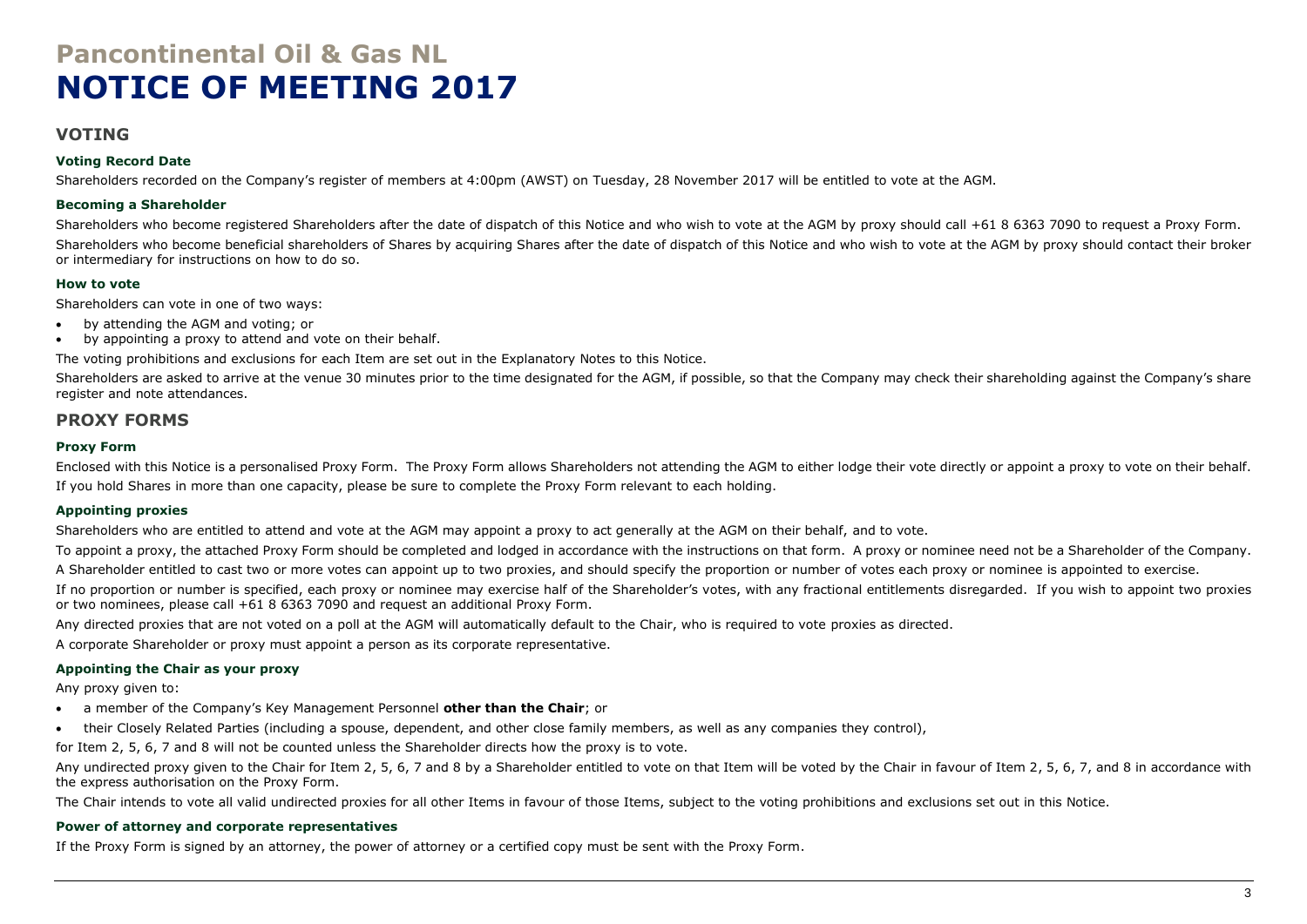A body corporate member or proxy may elect to appoint a representative, rather than a proxy. In such circumstances, written proof of the representative's appointment must be lodged with, or presented to, the Company before the AGM.

A body corporate appointed as a proxy must also lodge a "Certificate of Appointment of a Corporate Representative".

## **LODGING PROXY FORMS**

## **Deadline**

Proxy Forms must be received by 10:00am (AWST) on Tuesday, 28 November 2016.

## **How to lodge Proxy Forms**

You can lodge your Proxy Forms: **Mail**: to the Company at PO Box 1154, West Perth, WA 6872. **Email:** info@pancon.com.au **Facsimile**: to the Company on +61 8 6363 7099. Further details on how to lodge your Proxy Form can be found on the Proxy Form.

## **ENQUIRIES**

Shareholders are invited to contact the Company Secretary by email at [info@pancon.com.au](mailto:info@pancon.com.au) or by telephone on +61 8 6363 7090 if they have any queries in respect of the matters set out in these documents.

## **By order of the Board of Directors**

**Vesna Petrovic Company Secretary** 30 October 2017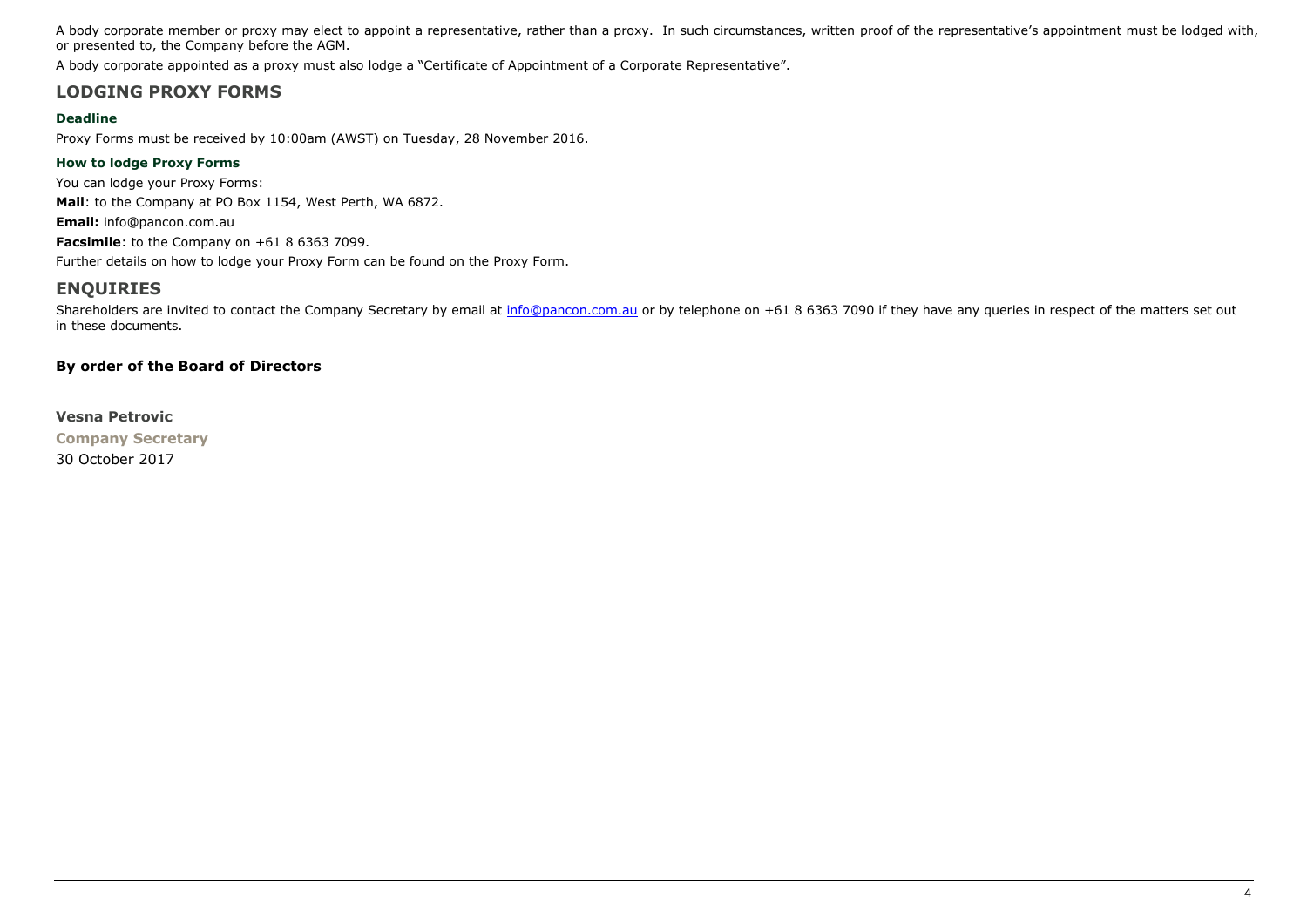## **Pancontinental Oil & Gas NL EXPLANATORY NOTES**

## <span id="page-5-0"></span>**ITEM 1 – DISCUSSION OF FINANCIAL STATEMENTS AND REPORTS**

In accordance with the Corporations Act, Shareholders will have a reasonable opportunity to ask questions concerning the Company's Annual Report, which includes the Company's Financial Report, Directors' Report and Auditor's Report, for the year ended 30 June 2017.

A copy of the Company's Annual Report is available on its website at [www.pancon.com.au](http://www.pancon.com.au/) or through ASX at [www.asx.com.au.](http://www.asx.com.au/)

The Company's auditor, Rothsay Chartered Accountants, will be present at the AGM and Shareholders will have an opportunity to ask the auditor questions in relation to the conduct of the audit, the Auditor's Report, the Company's accounting policies, and the independence of the auditor.

The auditor will also respond to any written questions provided these are submitted to the Company no later than five business days prior to the AGM.

There is no requirement for Shareholders to approve the Company's Annual Report.

## <span id="page-5-1"></span>**ITEM 2 – ADOPTION OF REMUNERATION REPORT**

### **Background**

The Remuneration Report for the financial year ended 30 June 2017 is set out in the Company's Annual Report.

The Remuneration Report sets out the Company's remuneration arrangements for Directors, including the Chief Executive Officer / Executive Director and executive staff.

The Chair will allow a reasonable opportunity for Shareholders to ask questions about, or make comments on, the Remuneration Report at the AGM. Shareholders will then be asked to vote on the Remuneration Report.

The vote is advisory only and does not bind the Company or its Directors. The Company's Board will consider the outcome of the vote and comments made by Shareholders on the Remuneration Report at the AGM when reviewing the Company's remuneration policies.

#### **Voting prohibitions**

In accordance with the Corporations Act, a vote on Item 2 must not be cast (in any capacity) by or on behalf of a member of the Key Management Personnel, details of whose remuneration are included in the Remuneration Report, or their Closely Related Parties.

However, a person described above may cast a vote on Item 2 as a proxy if the vote is not cast on behalf of a person described above and either:

- the person is appointed as a proxy by writing that specifies the way the proxy is to vote on the resolution; or
- the person is the Chair and the appointment of the Chair as proxy:
	- o does not specify the way the proxy is to vote on the resolution; and
	- expressly authorises the Chair to exercise the proxy even if the resolution is connected directly or indirectly with the remuneration of a member of the Key Management Personnel for the Company.

Accordingly, if you appoint the Chair as your proxy, you should direct the Chair how to vote on Item 2. If you do not direct the Chair how to vote in respect of Item 2, then by marking the box appointing the Chair as your proxy, you will be deemed to have directed and expressly authorised the Chair to vote your proxy in favour of Item 2. This express authorisation acknowledges that the Chairman may vote your proxy even though:

- (a) Item 2 is connected directly or indirectly with the remuneration of a member of the Key Management Personnel; and
- (b) the Chair has an interest in the outcome of Item 2 and that votes cast by the Chair for this resolution, other than as your authorised proxy holder, will be disregarded because of that interest.

#### **Board recommendation**

The Board unanimously recommends that Shareholders vote **in favour** of the adoption of the Remuneration Report.

The Chair intends to vote undirected proxies in favour of Item 2.

## <span id="page-5-2"></span>**ITEM 3 – RE-ELECTION OF DIRECTOR**

The Constitution provides that no Director, other than a Managing Director, may retain office (without re-election) for more than three years or past the third Annual General Meeting following the Director's appointment, whichever is longer. In accordance with the Constitution, Mr Ernest Anthony Myers will retire in accordance with rule 11.7 of the Constitution and, being eligible, offers himself for re-election as a Director.

Mr Myers has over 30 years' experience in senior management in the exploration and resources industry. He is an accountant and a member of CPA Australia. Mr Myers has been heavily involved in the day to day management of the Company and capital raising initiatives. He has extensive experience in exploration and operational issues in Africa and Australia.

#### **Board recommendation**

The Board (other than Mr Myers) recommends that Shareholders vote **in favour** of the re-election of Mr Myers. The Chair intends to vote undirected proxies in favour Item 3.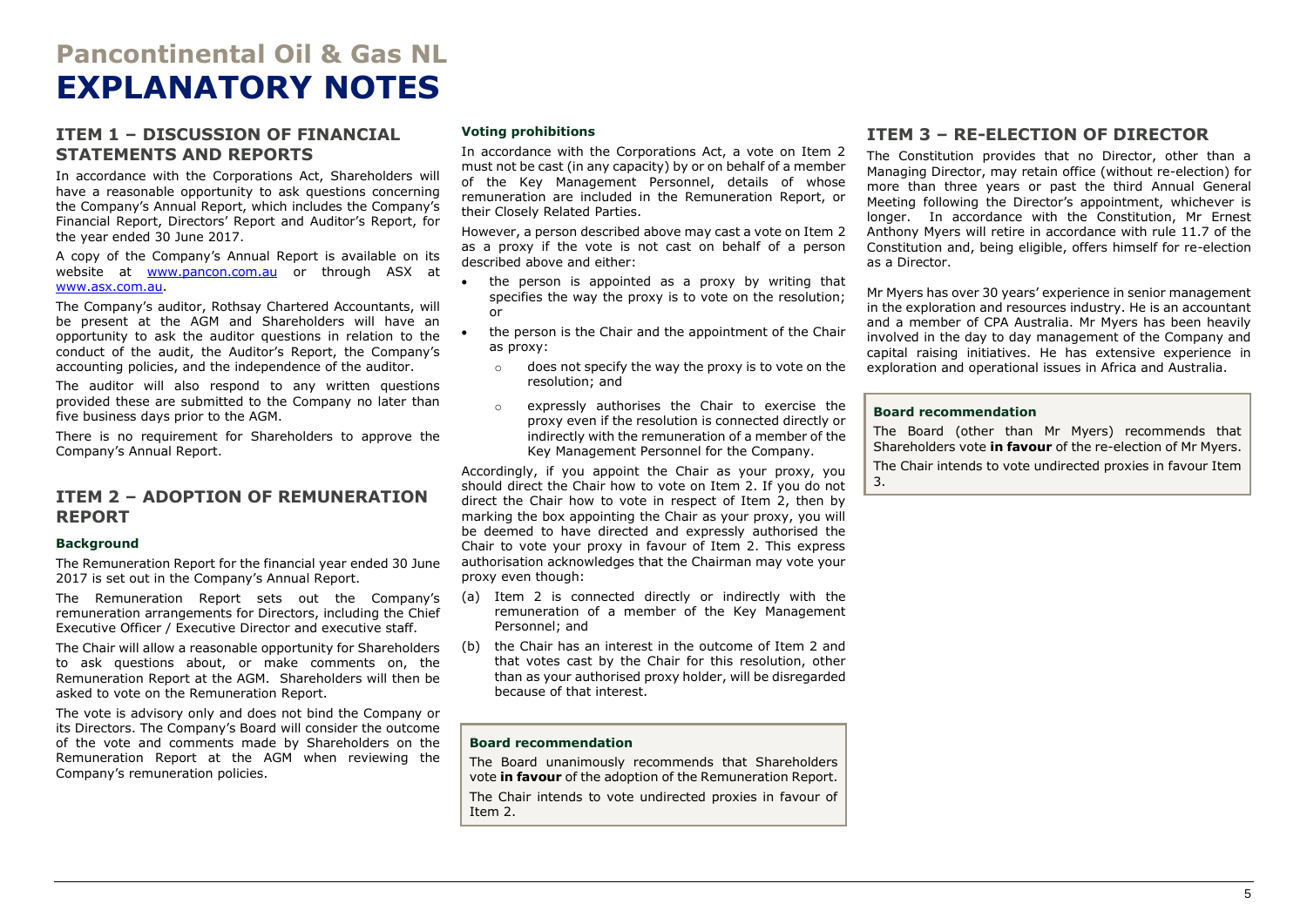## **Pancontinental Oil & Gas NL EXPLANATORY NOTES**

## <span id="page-6-0"></span>**ITEM 4 – APPROVAL OF 10% PLACEMENT CAPACITY**

The Company seeks Shareholder approval under Listing Rule 7.1A to increase the Company's capacity to issue Equity Securities equivalent to 10% of the Company's ordinary securities (calculated at the time of issue) in accordance with the formula prescribed by Listing Rule 7.1A.2 (**10% Capacity**).

The 10% Capacity would be in addition to the existing capacity to issue Equity Securities equivalent to 15% of the Company's ordinary securities under Listing Rule 7.1.

To seek approval under Listing Rule 7.1A, a company must be an eligible entity. The Company is an eligible entity for the purposes of Listing Rule 7.1A as the Company is an entity that is not included in the S&P ASX 300 Index and has a market capitalisation of \$300 million or less.

#### **Purpose of approval**

Shareholder approval is being sought to provide the Company with the maximum flexibility to raise funds by issuing Equity Securities without the need for further Shareholder approval.

If the 10% Capacity is not approved, the Company may be required to obtain Shareholder approval at the time of an issue of securities, which may limit the Company's ability to take advantage of opportunities to raise equity capital.

Under Listing Rule 7.1A, the Company must obtain Shareholder approval at the AGM to issue Equity Securities equivalent to 10% of the Company's ordinary securities in the 10% Placement Period.

The 10% Capacity must be approved by a special resolution, requiring approval of 75% of the votes cast by Shareholders present and eligible to vote (in person, by proxy, by attorney or, in the case of a corporate Shareholder, by a corporate representative).

The number of Equity Securities that the Company will have the capacity to issue under the 10% Capacity will be calculated at the date of issue of the Equity Securities in accordance with the formula set out in Listing Rule 7.1A.2.

Any Equity Securities issued under the 10% Capacity must be in the same class as an existing quoted class of Equity Security of the Company.

#### **Details of the 10% Capacity**

**issue**

**Minimum**  The Company will not issue securities under **issue price** the 10% Capacity at a price less than 75% of

the VWAP for the securities in the same class, calculated over the 15 ASX trading days on which trades in that class were recorded immediately before:

- the date on which the price at which the securities are to be issued is agreed; or
- if the securities are not issued within five trading days of the date in the paragraph above, the date on which the securities are issued.

**Date of**  The 10% Capacity will expire on the earlier of:

- the date that is 12 months after the date of the AGM; or
- the date Shareholders approve a significant change to the nature or scale of the Company's activities under Listing Rule 11.1.2 or a disposal of the Company's main undertaking under Listing Rule 11.2, (**10% Placement Period**).

**Purpose**  Shares may be issued for:

- **of issue** • cash consideration, in which case the Company intends to use the funds raised for exploration activities on the Company's African projects, Californian projects, the acquisition of new permits and for general working capital purposes; or
	- non-cash consideration for the acquisition of new assets or resources. In such circumstances the Company will comply with the minimum issue price limitation under Listing Rule 7.1A.3 and will provide a valuation of the non-cash consideration as required by Listing Rule 7.1A.3.

The Company will comply with its disclosure obligations under Listing Rules 3.10.5A and 7.1A.4 in relation to any issue of securities under the 10% Capacity.

**Allocation**  The Company's allocation policy is dependent **policy** on the prevailing market conditions at the time of any proposed issue pursuant to the

10% Capacity. The identity of allottees will be determined on a case-by-case basis having regard to factors which may include, but are not limited to:

- the methods of raising funds which are available to the Company, including the time and market exposure associated with the various methods of raising capital applicable at the time of the raising;
- the effect of an issue on the control of the Company;
- the financial situation and solvency of the Company; and
- advice from corporate, financial and broking advisers.

As at the date of this Notice, the allottees have not been determined. They may, however, include substantial Shareholders and/or new Shareholders who are not related parties or associates of a related party of the Company.

**Previous**  At the Company's Annual General Meetings on **approval** 30 November 2016, 30 November 2015, 28 November 2014 and 22 November 2013, Shareholders approved the Company's

> capacity to issue Equity Securities equivalent to 10% of the Company's ordinary securities. The approval given at the 2016 Annual General Meeting will expire on 30 November 2017.

For the purposes of ASX Listing Rule 7.3A.6, the Company had 1,717,494,096 Equity Securities on issue on 30 November 2016, being the date that is 12 months preceding the date of the AGM. The Company has issued 4,038,928,708 Equity Securities in the 12 months preceding the date of the AGM which represents 235% of the Equity Securities on issue at the start of the 12 months preceding the date of the AGM. Please refer to Schedule 1 of these Explanatory Notes for details of the Equity Securities issued by the Company in the 12 months preceding the date of the AGM.

7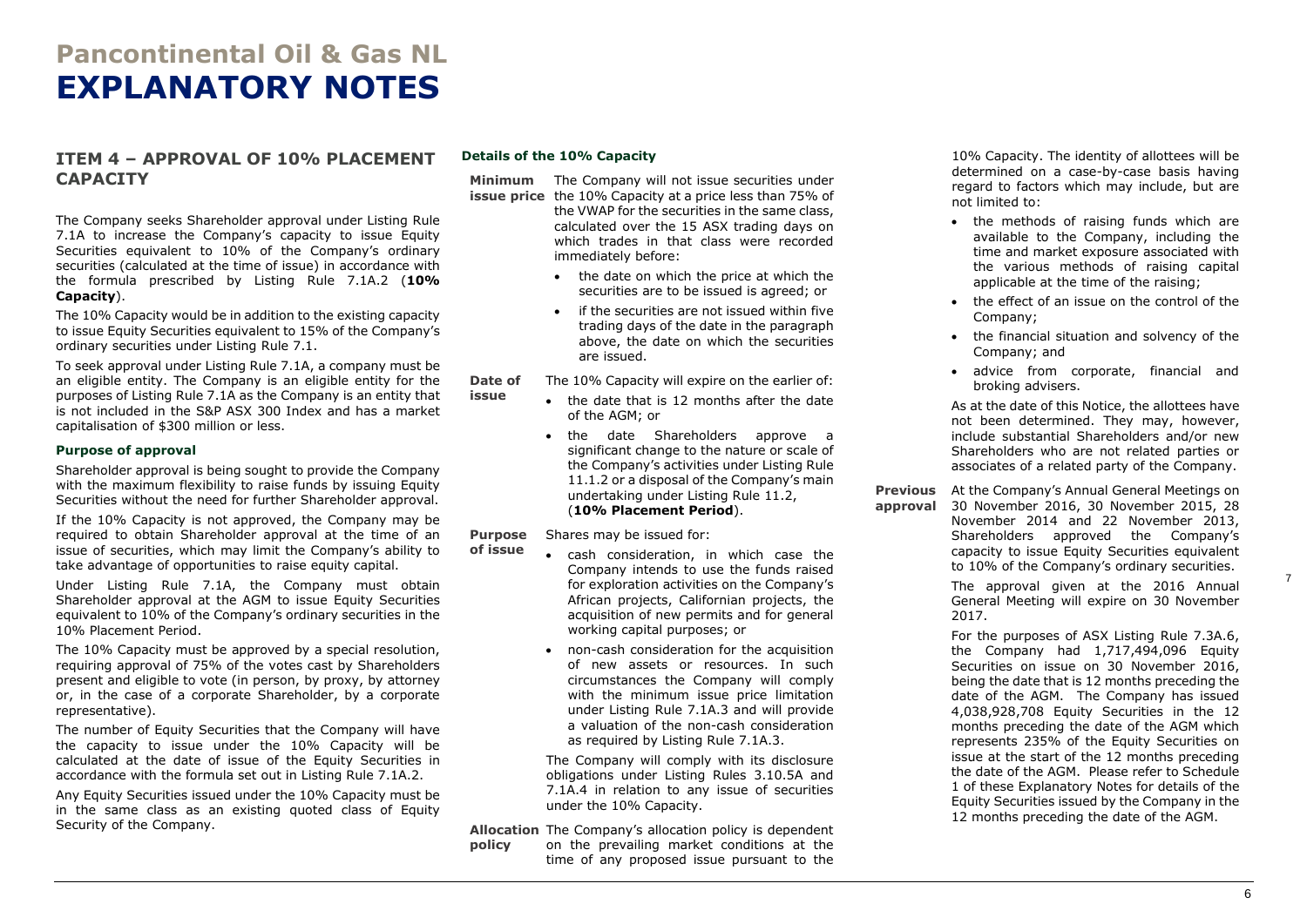### **Is there a risk of economic and voting dilution to you?**

There is a risk of economic and voting dilution to the ordinary security holders of the Company if Item 4 is approved. There is a specific risk that:

- the market price for the Company's Equity Securities may be significantly lower on the date of the issue than on the date of the AGM; and
- the Equity Securities may be issued at a price that is at a discount to the market price for the Company's Equity Securities on the issue date,

which may have an effect on the amount of funds raised by the issue of the Equity Securities.

with the formula prescribed in Listing Rule 7.1A.2.

The table below shows the dilution of existing Shareholders upon the issue of the maximum number of Equity Securities under the 10% Capacity, using different variables for the number of ordinary securities for variable "A" (as defined in Listing Rule 7.1A) and the market price of Shares. The table shows:

- (a) examples where variable "A" is at its current level and where variable "A" has increased by 50% and 100%. Variable "A" is based on the number of ordinary securities the Company has on issue. The number of ordinary securities on issue may increase as a result of issues of ordinary securities that do not require Shareholder approval (for example, a pro rata entitlements issue or scrip issued under a takeover offer) or future specific placements under Listing Rule 7.1 that are approved at a future Shareholders' meeting; and
- (b) examples of where the issue price of ordinary securities is at the current market price as at close of trading on 13 October 2017, being \$0.004, and where the issue price has decreased by 50% and increased by 50%.

The dilutionary effect will always be 10% if the maximum number of Equity Securities that may be issued under the 10% Capacity are issued.

| Variable "A" in<br><b>Listing Rule</b><br>7.1A.2 | <b>Dilution</b>        | 50%<br>decrease in<br>issue price | <b>Issue Price</b> | 50%<br>increase in<br>issue price |
|--------------------------------------------------|------------------------|-----------------------------------|--------------------|-----------------------------------|
|                                                  |                        | \$0.002                           | \$0.004            | \$0.006                           |
| <b>Current Variable</b><br>"А"                   | 10%                    | 526,178,867                       | 526,178,867        | 526,178,867                       |
| 5,261,788,668<br>Shares                          | <b>Funds</b><br>raised | \$1,052,358                       | \$2,104,715        | \$3,157,073                       |
| 50% increase in                                  | 10%                    | 789,268,300                       | 789,268,300        | 789,268,300                       |
| <b>Current Variable</b><br>"А"                   |                        |                                   |                    |                                   |
| 7,892,683,002<br><b>Shares</b>                   | <b>Funds</b><br>raised | \$1,578,537                       | \$3,157,073        | \$4,735,610                       |
| 100% increase                                    | 10%                    | 1,052,357,734                     | 1,052,357,734      | 1,052,357,734                     |
| in Current<br>Variable "A"                       |                        |                                   |                    |                                   |
| 10,523,577,336<br><b>Shares</b>                  | Funds<br>raised        | \$2,104,715                       | \$4,209,431        | \$6,314,146                       |

### **Assumptions and explanations**

- 1. The Company issues the maximum number of Equity Securities available under the 10% Capacity.
- 2. No options of other securities are exercised into Shares before the date of the issue of the Equity Securities.
- 3. The 10% voting dilution reflects the aggregate percentage dilution against the issued share capital at the time of issue.
- 4. The table does not show an example of dilution that may be caused to a particular Shareholder (taking into account that Shareholder's holding at the date of the AGM).
- 5. The table does not show the effect of issues under the 15% share issue capacity under the Listing Rule 7.1.
- 6. The issue of securities under the 10% Capacity consists only of Shares.
- 7. The issue price of the 10% Capacity used in the table does not take into account discount to market price (if any).

### **Voting exclusions**

The Company will disregard any votes cast on Item 4 by a person who might participate in the proposed issue and any person who might obtain a benefit (except a benefit solely in the capacity of a holder of Shares) if Item 4 is passed, and any associates of those persons.

However, the Company need not disregard a vote if:

- it is cast by the person as proxy for a person who is entitled to vote, in accordance with the directions on the Proxy Form; or
- it is cast by the Chair in accordance with a direction on the Proxy Form to vote as the proxy decides.

The persons eligible to participate in a proposed issue (if any) are not known by the Company as at the date of the Notice. Accordingly, no Shareholders are currently excluded from voting on Item 4.

## **Board recommendation**

The Board unanimously recommends Shareholders vote **in favour** of granting the Company the additional equity raising capacity equivalent to 10% of the Company's ordinary securities.

The Chair intends to vote undirected proxies in favour of Item 4.

## <span id="page-7-0"></span>**ITEM 5 – APPROVAL OF EMPLOYEE SHARE OPTION PLAN**

Item 5 seeks Shareholders approval for the adoption of the employee incentive scheme titled Employee Share Option Plan (**Option Plan**) in accordance with ASX Listing Rule 7.2 (Exception 9(b)).

ASX Listing Rule 7.1 provides that a company must not, subject to specified exceptions, issue or agree to issue more equity securities during any 12 month period than that amount which represents 15% of the number of fully paid ordinary securities on issue at the commencement of that 12 month period. ASX Listing Rule 7.2 (Exception 9(b)) sets out an exception to ASX Listing Rule 7.1 which provides that issues under an employee incentive scheme are exempt for a period of 3 years from the date on which shareholders approve the issue of securities under the scheme as an exception to ASX Listing Rule 7.1.

If Item 5 is passed, the Company will be able to issue Options under the Option Plan to eligible participants over a period of 3 years without impacting on the Company's ability to issue up to 15% of its total ordinary securities without Shareholder approval in any 12 month period.

Shareholders should note that no Options have previously been issued under the Option Plan.

The objective of the Option Plan is to attract, motivate and retain key employees and it is considered by the Company that the adoption of the Option Plan and the future issue of Options under the Option Plan will provide selected employees with the opportunity to participate in the future growth of the Company.

Any future issues of Options under the Option Plan to a related party or a person whose relation with the company or the related party is, in ASX's opinion, such that approval should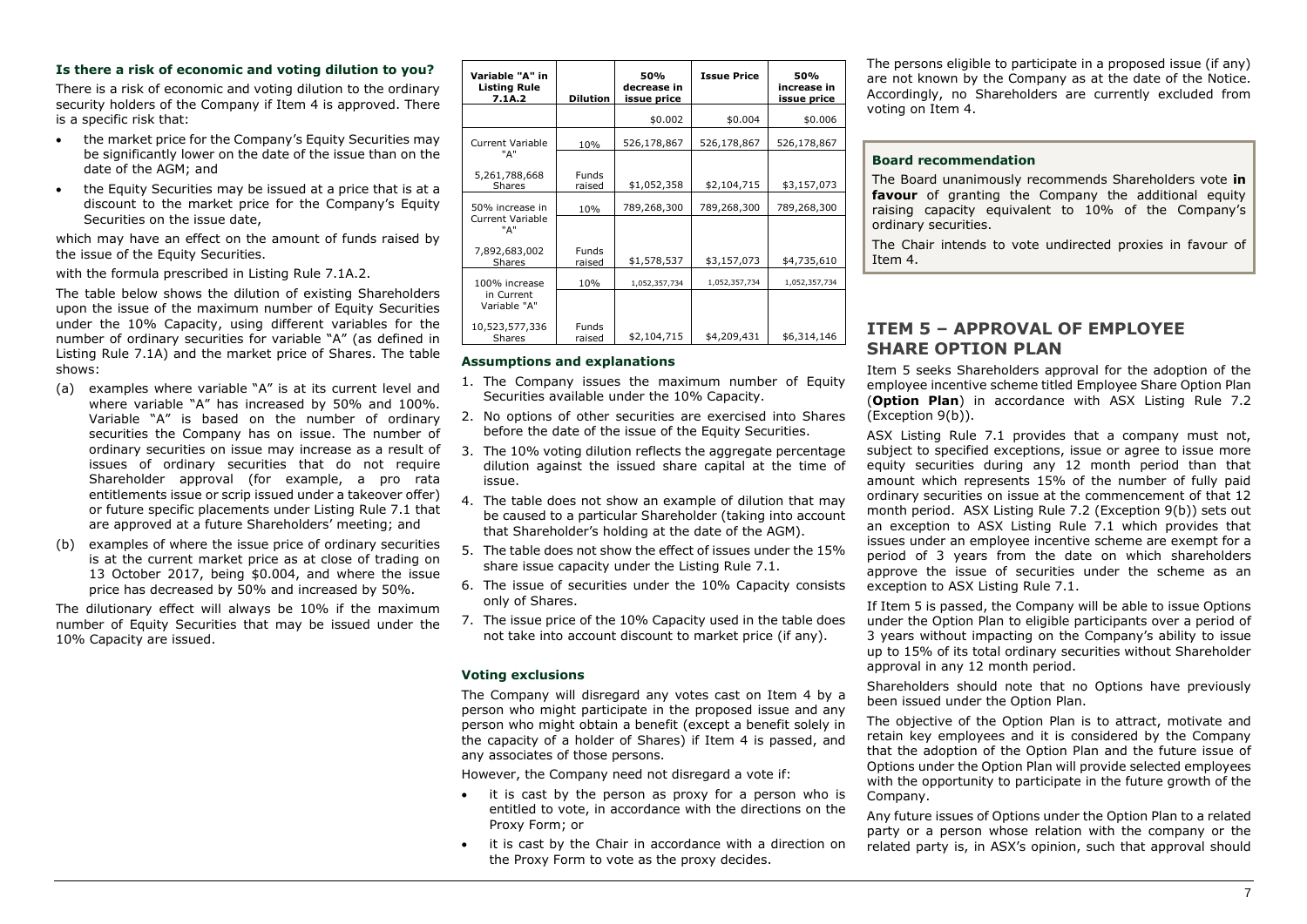be obtained will require additional Shareholder approval under ASX Listing Rule 10.14 at the relevant time.

A summary of the key terms and conditions of the Plan is set out in Schedule 2. In addition, a copy of the Option Plan is available for review by Shareholders at the registered office of the Company until the date of the Meeting. A copy of the Option Plan can also be sent to Shareholders upon request to the Company Secretary +61 8 6363 7090. Shareholders are invited to contact the Company if they have any queries or concerns.

**Voting Exclusion**: The Company will disregard any votes cast on this Item by any Director except one who is ineligible to participate in any employee incentive scheme in relation to the Company, and any associates of those Directors. However, the Company need not disregard a vote if it is cast by a person as a proxy for a person who is entitled to vote, in accordance with the directions on the Proxy Form, or, it is cast by the person chairing the meeting as proxy for a person who is entitled to vote, in accordance with a direction on the Proxy Form to vote as the proxy decides.

#### **Voting Prohibition Statement:**

A person appointed as a proxy must not vote, on the basis of that appointment, on this Item if:

- (a) the proxy is either:
	- (i) a member of the Key Management Personnel; or
	- (ii) a Closely Related Party of such a member; and
- (b) the appointment does not specify the way the proxy is to vote on this Item.

However, the above prohibition does not apply if:

- (c) the proxy is the Chair; and
- (d) the appointment expressly authorises the Chair to exercise the proxy even though this Item is connected directly or indirectly with remuneration of a member of the Key Management Personnel.

#### **Board recommendation**

The Board unanimously recommends Shareholders vote **in favour** of approving the Employee Share Option Plan

The Chair intends to vote undirected proxies in favour of Item 5.

## <span id="page-8-2"></span><span id="page-8-1"></span><span id="page-8-0"></span>**ITEM 6, 7 and 8 –ISSUE OF OPTIONS TO RELATED PARTIES**

The Company has agreed, subject to obtaining Shareholder approval, to issue 60,000,000 Options (Related Party Options) to Mr Ernie Myers, Ms Vesna Petrovic and Mr Barry Rushworth

(or their respective nominees) on the terms and conditions set out below.

Items 6, 7 and 8 seek Shareholder approval for the grant of the Related Party Options to Mr Ernie Myers, Ms Vesna Petrovic and Mr Barry Rushworth (or their nominees).

#### **Chapter 2E of the Corporations Act**

For a public company, or an entity that the public company controls, to give a financial benefit to a related party of the public company, the public company or entity must:

- (a) obtain the approval of the public company's members in the manner set out in sections 217 to 227 of the Corporations Act; and
- (b) give the benefit within 15 months following such approval,

unless the giving of the financial benefit falls within an exception set out in sections 210 to 216 of the Corporations Act.

The grant of Related Party Options constitutes giving a financial benefit and Mr Ernie Myers, Ms Vesna Petrovic and Mr Barry Rushworth are related parties of the Company by virtue of being Director's and Ms Petrovic an alternate Director.

The Directors (other than Mr Ernie Myers who has a material personal interest in Item 6) consider that Shareholder approval pursuant to Chapter 2E of the Corporations Act is not required in respect of the grant of Related Party Options because the agreement to grant the Related Party Options, reached as part of the remuneration package for Mr Ernie Myers, is considered reasonable remuneration in the circumstances and was negotiated on an arm's length basis.

The Directors (other than Ms Vesna Petrovic who has a material personal interest in Item 7) consider that Shareholder approval pursuant to Chapter 2E of the Corporations Act is not required in respect of the grant of Related Party Options because the agreement to grant the Related Party Options, reached as part of the remuneration package for Ms Vesna Petrovic, is considered reasonable remuneration in the circumstances and was negotiated on an arm's length basis.

The Directors (other than Mr Barry Rushworth who has a material personal interest in Item 8) consider that Shareholder approval pursuant to Chapter 2E of the Corporations Act is not required in respect of the grant of Related Party Options because the agreement to grant the Related Party Options, reached as part of the remuneration package for Mr Barry Rushworth, is considered reasonable remuneration in the circumstances and was negotiated on an arm's length basis.

#### **ASX Listing Rule 10.11**

ASX Listing Rule 10.11 also requires shareholder approval to be obtained where an entity issues, or agrees to issue, securities to a related party, or a person whose relationship with the entity or a related party is, in ASX's opinion, such that approval should be obtained unless an exception in ASX Listing Rule 10.12 applies.

As the grant of the Related Party Options involves the issue of securities to a related party of the Company, Shareholder approval pursuant to ASX Listing Rule 10.11 is required unless an exception applies. It is the view of the Directors that the exceptions set out in ASX Listing Rule 10.12 do not apply in the current circumstances.

#### **Technical Information required by ASX Listing Rule 10.13**

Pursuant to and in accordance with ASX Listing Rule 10.13, the following information is provided in relation to Items 6, 7 and 8:

- (a) 60,000,000 Related Party Options will be granted according to the following;
	- (i) Mr Ernie Myers (or his nominee) 20,000,000 Related Party Options;
	- (ii) Ms Vesna Petrovic (or her nominee) 20,000,000 Related Party Options; and
	- (iii) Mr Barry Rushworth (or his nominee) 20,000,000 Related Party Options.
- (b) the Related Party Options will be granted no later than 1 month after the date of the Meeting (or such later date to the extent permitted by any ASX waiver or modification of the ASX Listing Rules) and it is intended that issue of the Options will occur on the same date;
- (c) the Related Party Options will be issued for nil cash consideration, accordingly no funds will be raised; and
- (d) the terms and conditions of the Related Party Options are set out in Schedule 3.

Approval pursuant to ASX Listing Rule 7.1 is not required for the grant of the Related Party Options as approval is being obtained under ASX Listing Rule 10.11. Accordingly, the grant of Related Party Options to Mr Ernie Myers, Ms Vesna Petrovic and Mr Barry Rushworth (or their nominee) will not be included in the use of the Company's 15% annual placement capacity pursuant to ASX Listing Rule.

**Voting Exclusion Statement**: The Company will disregard any votes cast on Item 6 by Mr Ernie Myers (or his nominee) and any of their associates. However, the Company need not disregard a vote if it is cast by a person as a proxy for a person who is entitled to vote, in accordance with the directions on the Proxy Form, or, it is cast by the person chairing the meeting as proxy for a person who is entitled to vote, in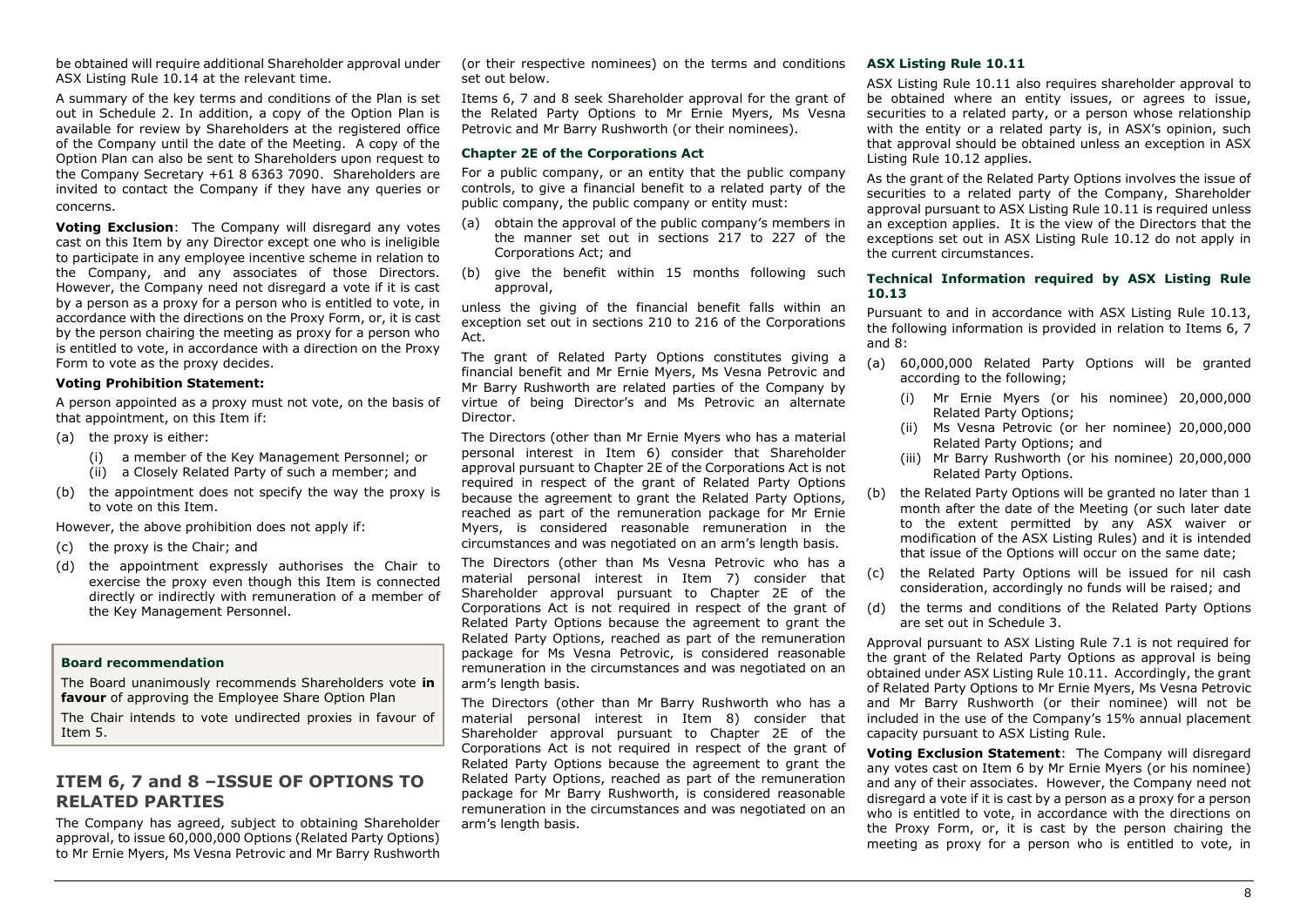accordance with a direction on the Proxy Form to vote as the proxy decides.

**Voting Exclusion Statement**: The Company will disregard any votes cast on Item 7 by Ms Vesna Petrovic (or her nominee) and any of their associates. However, the Company need not disregard a vote if it is cast by a person as a proxy for a person who is entitled to vote, in accordance with the directions on the Proxy Form, or, it is cast by the person chairing the meeting as proxy for a person who is entitled to vote, in accordance with a direction on the Proxy Form to vote as the proxy decides.

**Voting Exclusion Statement**: The Company will disregard any votes cast on Item 8 by Mr Barry Rushworth (or his nominee) and any of their associates. However, the Company need not disregard a vote if it is cast by a person as a proxy for a person who is entitled to vote, in accordance with the directions on the Proxy Form, or, it is cast by the person chairing the meeting as proxy for a person who is entitled to vote, in accordance with a direction on the Proxy Form to vote as the proxy decides.

#### **Voting Prohibition Statement:**

A person appointed as a proxy must not vote, on the basis of that appointment, on Item 6, 7 and 8 if:

- (a) the proxy is either:
	- (i) a member of the Key Management Personnel; or
	- (ii) a Closely Related Party of such a member; and
- (b) the appointment does not specify the way the proxy is to vote on the relevant Item of business.

However, the above prohibition does not apply if:

- (c) the proxy is the Chair; and
- (d) the appointment expressly authorises the Chair to exercise the proxy even though Items 6, 7 and 8 are connected directly or indirectly with remuneration of a member of the Key Management Personnel.

#### **Board recommendation**

The Board unanimously recommends Shareholders vote **in favour** of granting the options to related parties .

The Chair intends to vote undirected proxies in favour of Item 6, 7 and 8.

 $\alpha$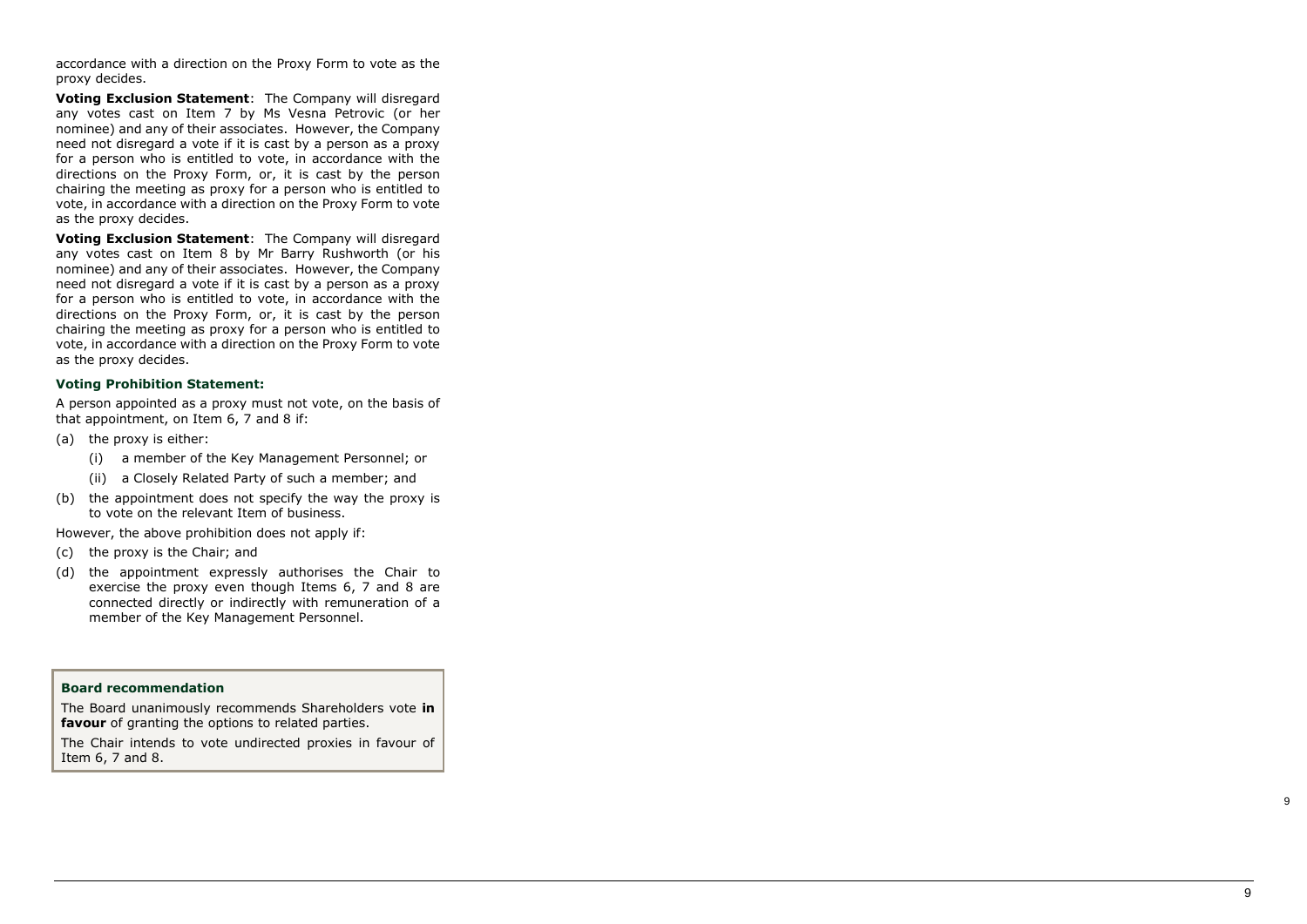## **Pancontinental Oil & Gas NL GLOSSARY**

| 10% Capacity                                      | Has the meaning given to that term<br>in the Explanatory Notes to Item 4.                                                                                                                                                                                                                   | Compa<br>Pancor                                                                       |
|---------------------------------------------------|---------------------------------------------------------------------------------------------------------------------------------------------------------------------------------------------------------------------------------------------------------------------------------------------|---------------------------------------------------------------------------------------|
| 10%<br><b>Placement</b>                           | Has the meaning given to that term<br>in the Explanatory Notes to Item 4.                                                                                                                                                                                                                   | Constit<br>Corpor                                                                     |
| Period                                            |                                                                                                                                                                                                                                                                                             | Act                                                                                   |
| A\$ or \$                                         | Australian dollars.                                                                                                                                                                                                                                                                         | <b>Directo</b>                                                                        |
| <b>Annual Report</b>                              | The<br>Financial Report, Directors'<br>Report and Auditor's Report for the<br>Company for the year ended 30 June<br>2017.                                                                                                                                                                   | <b>Directo</b><br>Report                                                              |
| <b>AGM or Annual</b><br>General<br><b>Meeting</b> | The Annual General<br>Meeting<br>оf<br>Shareholders of the Company to be<br>held at The Park Business Centre, 45<br>West<br>Avenue,<br>Ventnor<br>Perth,<br>Australia<br>Western<br>6005<br>on<br>Wednesday, 30 November 2017 at<br>10:00am<br>(AWST),<br>or<br>any<br>adjournment thereof. | <b>Equity</b><br><b>Securit</b><br><b>Explan</b><br><b>Notes</b><br>Financi<br>Report |
| <b>ASX</b>                                        | ASX Limited (ABN 98 008 624 691),<br>or as the context requires, the<br>financial market operated by it.                                                                                                                                                                                    |                                                                                       |
| Auditor's<br><b>Report</b>                        | The auditor's report on the Financial<br>Report.                                                                                                                                                                                                                                            | <b>Item</b>                                                                           |
| <b>AWST</b>                                       | Australian Western Standard Time.                                                                                                                                                                                                                                                           | Key                                                                                   |
| Board                                             | board of Directors of the<br>The<br>Company.                                                                                                                                                                                                                                                | Manag<br>Person                                                                       |
| Chair                                             | The chair of the Annual General<br>Meeting.                                                                                                                                                                                                                                                 |                                                                                       |
| <b>Closely</b><br><b>Related Party</b>            | Has the meaning given to that term<br>in the Corporations Act, under which<br>a Closely Related Party of a member                                                                                                                                                                           |                                                                                       |
|                                                   | of the Key Management Personnel                                                                                                                                                                                                                                                             | Listing                                                                               |
|                                                   | refers to a company the member<br>controls, the member's spouse, child<br>dependent (or<br>a<br>child<br>or<br>or                                                                                                                                                                           | Managi<br>Directo                                                                     |
|                                                   | dependent of the member's spouse),<br>or anyone else who is one of the<br>member's<br>family and<br>be<br>may<br>influence<br>to<br>expected<br>or<br>be<br>influenced by the member in the                                                                                                 | Notice<br>Notice<br>Meetin                                                            |

member's dealing with the entity.

| <b>Company</b> or<br>Pancontinental      | Pancontinental Oil & Gas NL (ABN 95<br>003 029 543).                                                                                                                                                                                                                                                                                                |  |  |
|------------------------------------------|-----------------------------------------------------------------------------------------------------------------------------------------------------------------------------------------------------------------------------------------------------------------------------------------------------------------------------------------------------|--|--|
| <b>Constitution</b>                      | The Company's constitution.                                                                                                                                                                                                                                                                                                                         |  |  |
| <b>Corporations</b><br>Act               | Corporations Act 2001 (Cth).                                                                                                                                                                                                                                                                                                                        |  |  |
| <b>Director</b>                          | A director of the Company.                                                                                                                                                                                                                                                                                                                          |  |  |
| Directors'<br>Report                     | The directors' report prepared under<br>chapter 2M of the Corporations Act<br>for the Company and its controlled<br>entities for the year ended 30 June<br>2017.                                                                                                                                                                                    |  |  |
| <b>Equity</b><br><b>Security</b>         | Has the meaning given to that term<br>in the Listing Rules.                                                                                                                                                                                                                                                                                         |  |  |
| <b>Explanatory</b><br><b>Notes</b>       | The Explanatory Notes attached to<br>the Notice of Meeting.                                                                                                                                                                                                                                                                                         |  |  |
| <b>Financial</b><br>Report               | The financial report prepared under<br>Chapter 2M of the Corporations Act<br>for the Company and its controlled<br>entities for the year ended 30 June<br>2017.                                                                                                                                                                                     |  |  |
| Item                                     | Each resolution set out in the Notice<br>of Meeting or item of business.                                                                                                                                                                                                                                                                            |  |  |
| Key<br><b>Management</b><br>Personnel    | Has the meaning given to that term<br>in the Corporations Act and means<br>having<br>authority<br>persons<br>and<br>responsibility for planning, directing<br>and controlling the activities of the<br>directly or<br>Company,<br>indirectly,<br>including<br>Director<br>(whether<br>any<br>otherwise)<br>executive<br>of<br>or<br>the<br>Company. |  |  |
| <b>Listing Rules</b>                     | The listing rules of the ASX.                                                                                                                                                                                                                                                                                                                       |  |  |
| Managing<br><b>Director</b>              | <b>The</b><br>managing director of<br>the<br>Company (if any) from time to time.                                                                                                                                                                                                                                                                    |  |  |
| Notice or<br><b>Notice of</b><br>Meeting | The<br>Notice<br>of Meeting and<br>the<br>Explanatory Notes.                                                                                                                                                                                                                                                                                        |  |  |

| Ordinary<br><b>Resolution</b>       | A resolution that must be passed by<br>at least 50% of the votes cast by<br>Shareholders being in favour of the<br>resolution.                                                                                                                                                             |
|-------------------------------------|--------------------------------------------------------------------------------------------------------------------------------------------------------------------------------------------------------------------------------------------------------------------------------------------|
| <b>Placement</b>                    | Has the meaning given to that term<br>in the Explanatory Notes to Item 4.                                                                                                                                                                                                                  |
| <b>Proxy Form</b>                   | The proxy form included with this<br>Notice.                                                                                                                                                                                                                                               |
| <b>Remuneration</b><br>Report       | The remuneration report forming<br>part of the Directors' Report in the<br>Annual Report.                                                                                                                                                                                                  |
| <b>Share</b>                        | A fully paid ordinary share in the<br>capital of the Company.                                                                                                                                                                                                                              |
| <b>Shareholder</b>                  | Any person holding a Share in the<br>Company's share register.                                                                                                                                                                                                                             |
| <b>Special</b><br><b>Resolution</b> | A resolution that must be passed by<br>at least 75% of the votes cast by<br>Shareholders present and eligible to<br>vote (in person, by proxy, by<br>attorney or, in the case of<br>a<br>corporate Shareholder, by<br>a<br>corporate representative) being in<br>favour of the resolution. |
| <b>Voting Record</b><br>Date        | 4:00pm (AWST) on Tuesday,<br>-28<br>November 2017.                                                                                                                                                                                                                                         |
| <b>VWAP</b>                         | Volume Weighted Average Price.                                                                                                                                                                                                                                                             |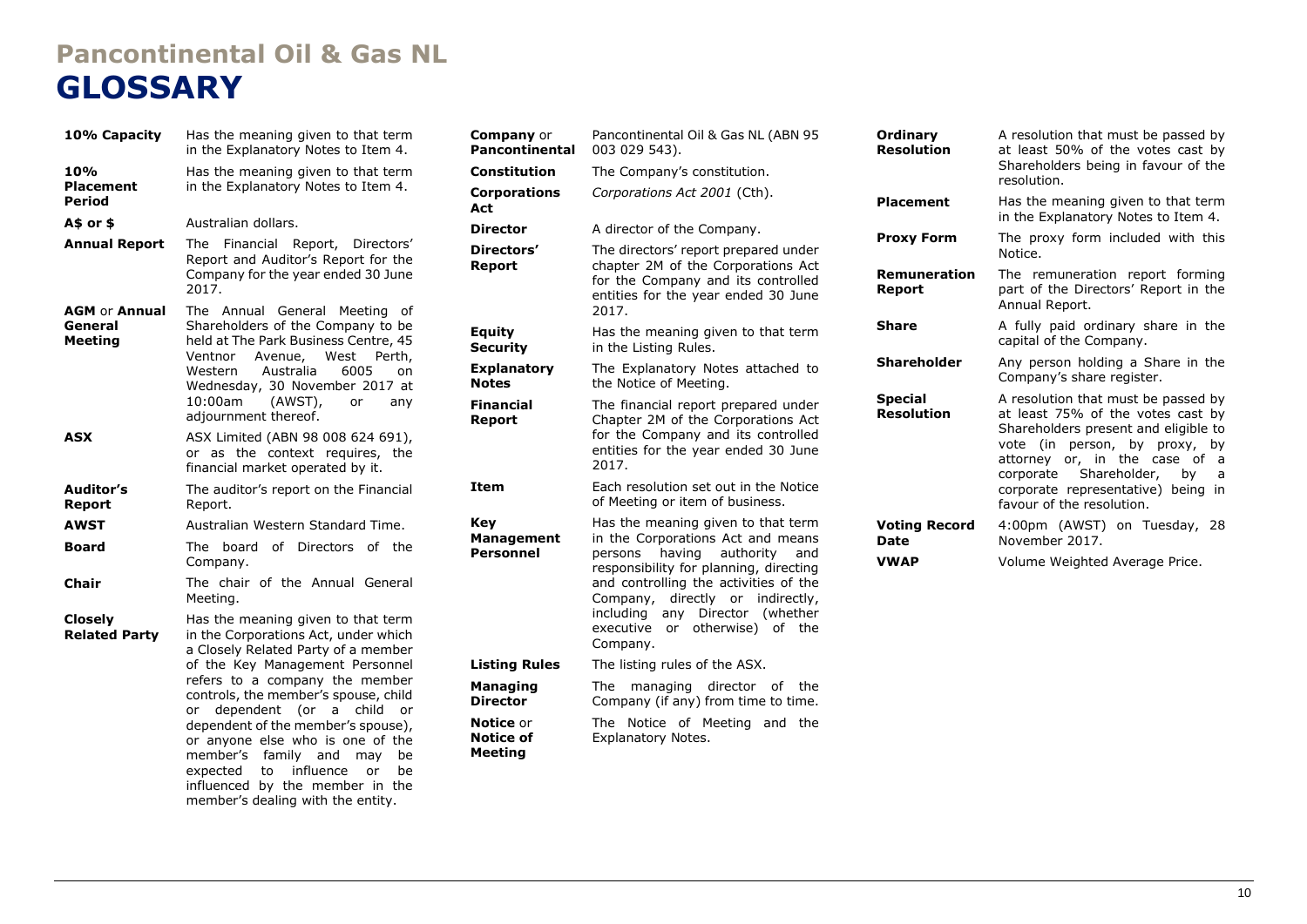## **Pancontinental Oil & Gas NL SCHEDULE 1**

## **ISSUE OF EQUITY SECURITIES SINCE 30 NOVEMBER 2016**

| <b>Date</b>                                                                  | Quantity    | <b>Class</b>                     | <b>Recipients</b>                                                                                                                                                    | <b>Issue price</b> | <b>Form of consideration</b>                                                                                                                                                                                                                                                                                                                                                                                                                                |
|------------------------------------------------------------------------------|-------------|----------------------------------|----------------------------------------------------------------------------------------------------------------------------------------------------------------------|--------------------|-------------------------------------------------------------------------------------------------------------------------------------------------------------------------------------------------------------------------------------------------------------------------------------------------------------------------------------------------------------------------------------------------------------------------------------------------------------|
| $I$ ssue - 18<br>January<br>2017<br>Appendix<br>$3B - 18$<br>January<br>2017 | 256,666,667 | Shares <sup>2</sup>              | Professional<br>and<br>sophisticated<br>investors<br>pursuant to<br>placement                                                                                        | \$0.003            | Amount raised = $$770,000$<br>Amount spent = $$580,000$<br>Use of funds<br>The funds raised will be<br>used to pay Tullow Oil in<br>respect of costs for<br>Namibia PEL 37 for the<br>years 2014-2016 (circa<br>\$600,000), further<br>exploration costs in respect<br>of Namibia PEL 37 and for<br>general working capital.<br>Amount remaining =<br>\$190,000<br>Proposed use of remaining<br>funds <sup>8</sup><br>working capital and other<br>payables |
| $I$ ssue - 18<br>January<br>2017<br>Appendix<br>$3B - 18$<br>January<br>2017 | 76,666,666  | Shares <sup>2</sup>              | Shares to be<br>issued to<br>directors for<br>participation in<br>Placement as<br>approved at a<br>general<br>meeting of the<br>Company held<br>on 15 March<br>2017. | \$0.003            | Amount raised = $$230,000$<br>Amount spent = $$230,000$<br>Use of funds<br>The funds raised will be<br>used to pay Tullow Oil for<br>exploration costs in respect<br>of Namibia PEL 37 and for<br>general working capital.<br>Amount remaining $= $0$<br>Proposed use of remaining<br>funds <sup>8</sup><br>N/A                                                                                                                                             |
| $I$ ssue - 21<br>April 2017<br>Appendix<br>$3B - 21$<br>April 2017           | 200,000,000 | Shares <sup>2</sup>              | Professional<br>and<br>sophisticated<br>investors<br>pursuant to<br>placement                                                                                        | \$0.002            | Amount raised = $$400,000$<br>Amount spent = $$400,000$<br>Use of funds<br>The funds raised will be<br>used to pay Tullow Oil in<br>respect of exploration<br>costs in respect of Namibia<br>PEL 37 and for general<br>working capital.<br>Amount remaining $= $0$<br>Proposed use of remaining<br>$f$ unds $8$<br>N/A                                                                                                                                      |
| $I$ ssue - 21<br>April 2017<br>Appendix<br>$3B - 21$<br>April 2017           | 100,000,000 | Unquoted<br>Options <sup>3</sup> | Issued to<br>Hartley's for<br>their services<br>provided in<br>relation to the<br>Placement.                                                                         | Nil                | Consideration: Issued to<br>Hartley's for services<br>provided in relation to the<br>Placement.<br>Current value <sup>9</sup> = $$100,000$                                                                                                                                                                                                                                                                                                                  |
| $I$ ssue - 24<br>May 2017<br>Appendix<br>$3B - 26$<br>May 2017               | 199,250,000 | Shares <sup>2</sup>              | Issued to<br>existing<br>shareholders<br>who<br>participated in<br>the share<br>purchase plan.                                                                       | \$0.002            | Amount raised = $$398,500$<br>Amount spent = $$398,500$<br>Use of funds<br>The funds raised will be<br>used to further fund the<br>exploration activities on<br>the Company's existing                                                                                                                                                                                                                                                                      |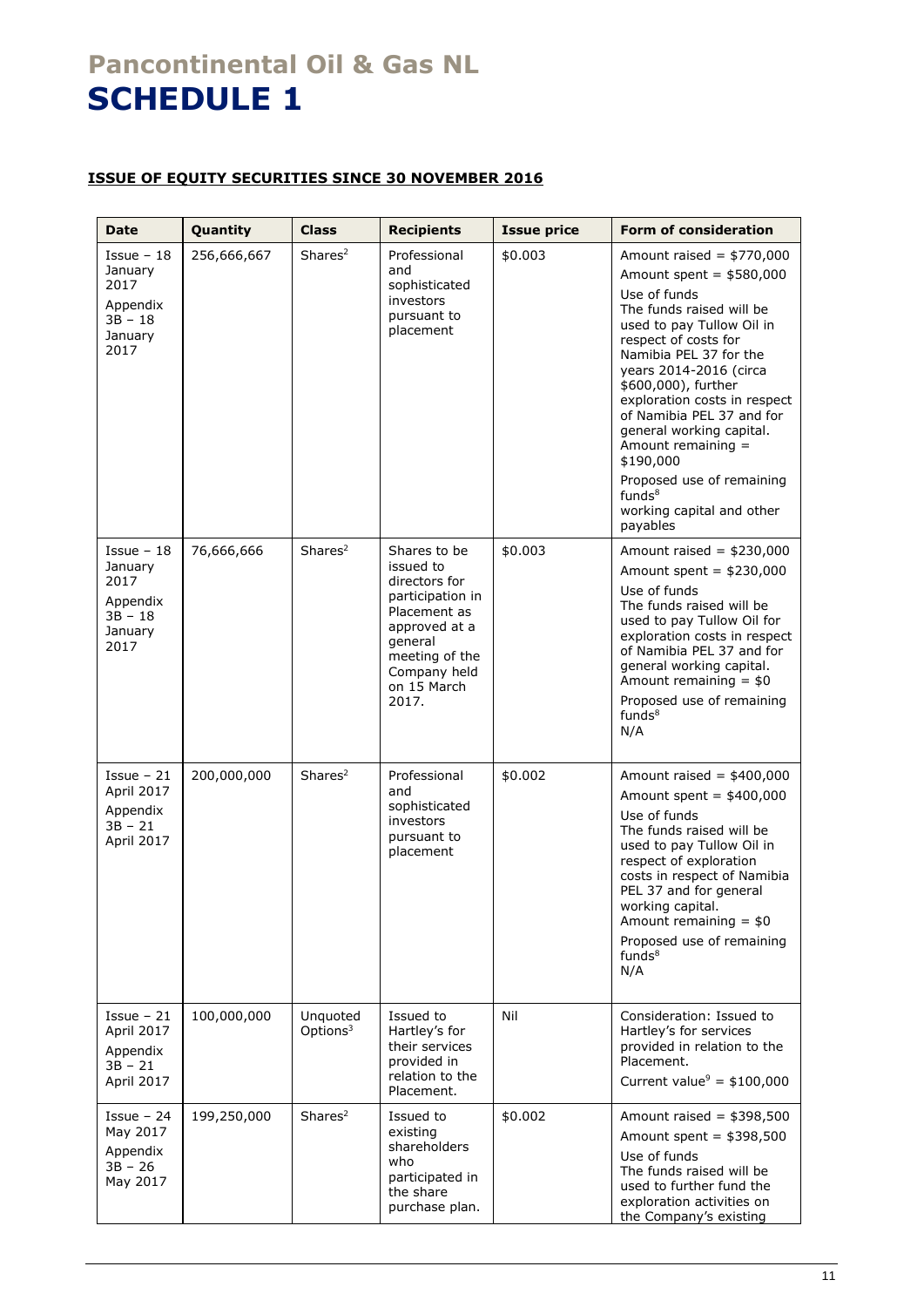|                                                                  |               |                                  |                                                                                                                                                                                                        |         | exploration project in<br>Namibia and new venture<br>and for general working<br>capital.<br>Amount remaining $= $0$<br>Proposed use of remaining<br>funds <sup>8</sup><br>N/A                                                                                                                                                                |
|------------------------------------------------------------------|---------------|----------------------------------|--------------------------------------------------------------------------------------------------------------------------------------------------------------------------------------------------------|---------|----------------------------------------------------------------------------------------------------------------------------------------------------------------------------------------------------------------------------------------------------------------------------------------------------------------------------------------------|
| $I$ ssue - 12<br>July 2017<br>Appendix<br>$3B - 12$<br>July 2017 | 1,401,829,542 | Shares <sup>2</sup>              | Issued to<br>Bombora<br>Natural Energy<br>Pty Ltd for the<br>acquisition of<br><b>Bombora</b><br>Natural Energy<br>Pty Ltd                                                                             | Nil     | Consideration: Issued to<br>Bombora Natural Energy<br>Pty Ltd for the acquisition<br>of Bombora Natural Energy<br>Pty Ltd.<br>Current value <sup>9</sup> = $$0.004$<br>per share                                                                                                                                                             |
| $I$ ssue - 18<br>July 2017<br>Appendix<br>$3B - 18$<br>July 2017 | 1,000,000,000 | Shares <sup>2</sup>              | Professional<br>and<br>sophisticated<br>investors<br>pursuant to<br>placement                                                                                                                          | \$0.002 | Amount raised =<br>\$2,000,000<br>Amount spent =<br>\$2,000,000<br>Use of funds<br>The funds raised will be<br>spent on exploration of the<br>Company's current asset<br>portfolio for further<br>working capital and other<br>payables of the Company.<br>Amount remaining $= $0$<br>Proposed use of remaining<br>funds <sup>8</sup><br>N/A |
| $I$ ssue - 24<br>July 2017<br>Appendix<br>$3B - 24$<br>July 2017 | 75,000,000    | Shares <sup>2</sup>              | Issued to<br>David Kennedy<br>pursuant to<br>approval at<br>general<br>meeting of<br>Shareholders<br>on 10 July<br>2017.                                                                               | \$0.002 | Amount raised = $$150,000$<br>Amount spent = $$150,000$<br>Use of funds<br>The funds raised will be<br>spent on exploration of the<br>Company's current asset<br>portfolio for further<br>working capital and other<br>payables of the Company.<br>Amount remaining $= $0$<br>Proposed use of remaining<br>funds <sup>8</sup><br>N/A         |
| $Isue - 24$<br>July 2017<br>Appendix<br>$3B - 24$<br>July 2017   | 87,500,000    | Shares <sup>2</sup>              | Issued to<br>Directors in<br>lieu of Director<br>fees as<br>approved by<br>Shareholders<br>at a general<br>meeting on 10<br>July 2017.                                                                 | Nil     | Consideration: Issued to<br>Directors in lieu of Director<br>fees as approved by<br>Shareholders at a general<br>meeting on 10 July 2017.<br>Current value <sup>9</sup> = $$0.004$<br>per share                                                                                                                                              |
| $I$ ssue - 24<br>July 2017<br>Appendix<br>$3B - 24$<br>July 2017 | 112,824,157   | Unquoted<br>Options <sup>4</sup> | Issued to Mr J<br>Begg and Ms M<br>Malaxos as<br>approved by<br>Shareholders<br>at general<br>meeting on 10<br>July 2017<br>pursuant to<br>the acquisition<br>of Bombora<br>Natural Energy<br>Pty Ltd. | Nil     | Consideration: Issued<br>pursuant to the acquisition<br>of Bombora Natural Energy<br>Pty Ltd and approved by<br>Shareholders at a general<br>meeting on 10 July 2017.<br>Current value <sup>9</sup> = $$0.0016$<br>per option                                                                                                                |
| $Isue - 24$<br>July 2017                                         | 75,216,105    | Unquoted<br>Options <sup>5</sup> | Issued to<br>Hartley's<br>Limited as                                                                                                                                                                   | Nil     | Consideration: Issued<br>pursuant to the acquisition<br>of Bombora Natural Energy                                                                                                                                                                                                                                                            |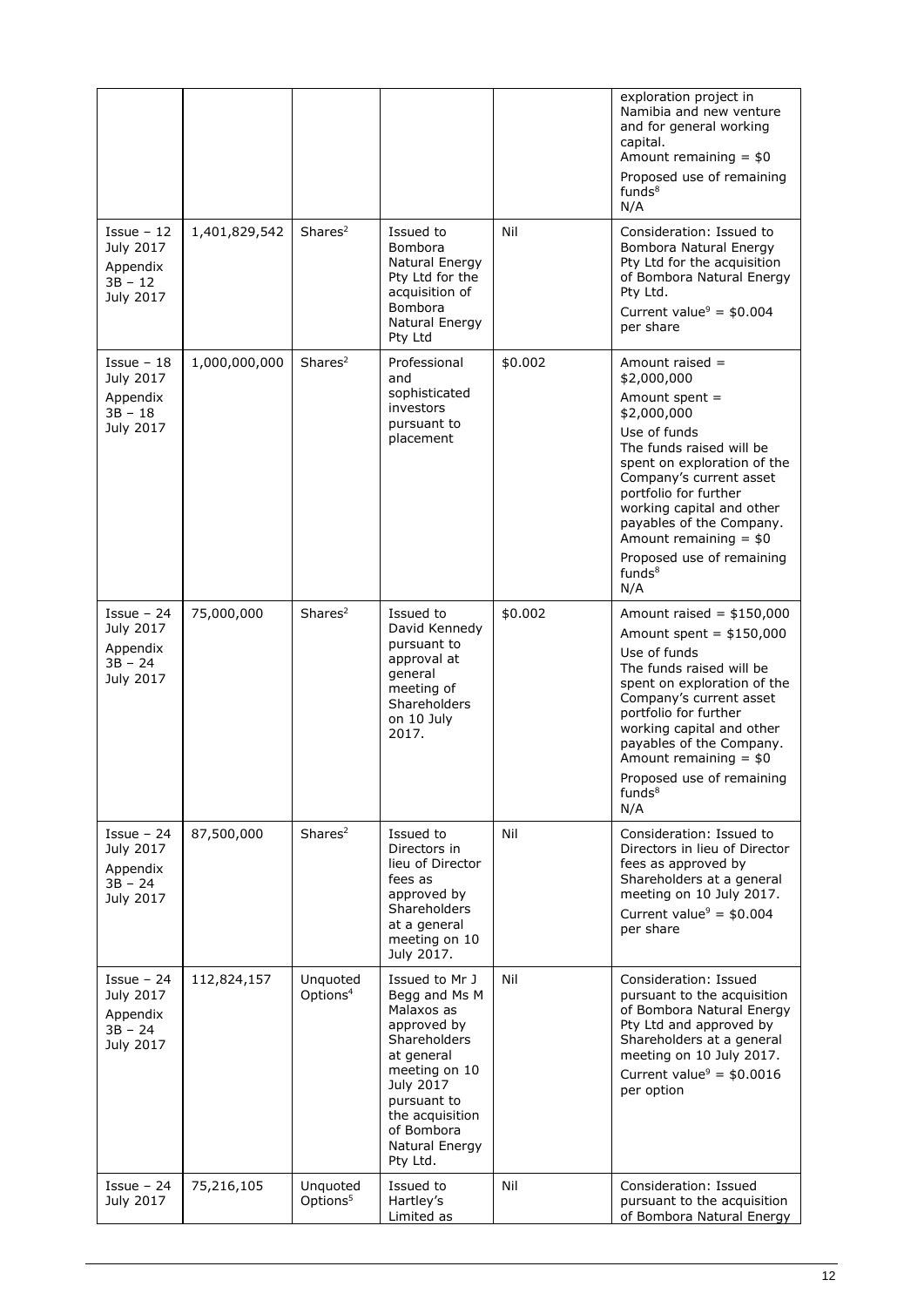| Appendix<br>$3B - 24$<br>July 2017                                         |             |                                  | approved by<br>Shareholders<br>at general<br>meeting on 10<br>July 2017<br>pursuant to<br>the acquisition<br>of Bombora<br>Natural Energy<br>Pty Ltd.                                                         |     | Pty Ltd and approved by<br>Shareholders at a general<br>meeting on 10 July 2017.<br>Current value <sup>9</sup> = $$0.0014$<br>per option                                                                                      |
|----------------------------------------------------------------------------|-------------|----------------------------------|---------------------------------------------------------------------------------------------------------------------------------------------------------------------------------------------------------------|-----|-------------------------------------------------------------------------------------------------------------------------------------------------------------------------------------------------------------------------------|
| $I$ ssue - 24<br>July 2017<br>Appendix<br>$3B - 24$<br>July 2017           | 75,216,105  | Unquoted<br>Options <sup>6</sup> | Issued to<br>Hartley's<br>Limited as<br>approved by<br>Shareholders<br>at general<br>meeting on 10<br>July 2017<br>pursuant to<br>the acquisition<br>of Bombora<br>Natural Energy<br>Pty Ltd.                 | Nil | Consideration: Issued<br>pursuant to the acquisition<br>of Bombora Natural Energy<br>Pty Ltd and approved by<br>Shareholders at a general<br>meeting on 10 July 2017.<br>Current value <sup>9</sup> = $$0.0019$<br>per option |
| $I$ ssue - 24<br>July 2017<br>Appendix<br>$3B - 24$<br>July 2017           | 112,824,157 | Unquoted<br>Options <sup>7</sup> | Issued to Mr J<br>Begg and Ms M<br>Malaxos as<br>approved by<br>Shareholders<br>at general<br>meeting on 10<br>July 2017<br>pursuant to<br>the acquisition<br>of Bombora<br>Natural Energy<br>Pty Ltd.        | Nil | Consideration: Issued<br>pursuant to the acquisition<br>of Bombora Natural Energy<br>Pty Ltd and approved by<br>Shareholders at a general<br>meeting on 10 July 2017.<br>Current value <sup>9</sup> = $$0.0019$<br>per option |
| $I$ ssue - 22<br>August<br>2017<br>Appendix<br>$3B - 22$<br>August<br>2017 | 247,381,684 | Shares <sup>2</sup>              | Issued to<br><b>Bombora</b><br>Natural Energy<br>Pty Ltd in<br>completion of<br>the acquisition.                                                                                                              | Nil | Consideration: Issued to<br>Bombora Natural Energy<br>Pty Ltd for the acquisition<br>of Bombora Natural Energy<br>Pty Ltd.<br>Current value <sup>9</sup> = $$0.004$<br>per share                                              |
| $I$ ssue - 22<br>August<br>2017<br>Appendix<br>$3B - 22$<br>August<br>2017 | 5,566,087   | Unquoted<br>Options <sup>4</sup> | Issued to Mr J<br>Begg and Ms M<br>Malaxos as<br>approved by<br><b>Shareholders</b><br>at general<br>meeting on 10<br>July 2017<br>pursuant to<br>the acquisition<br>of Bombora<br>Natural Energy<br>Pty Ltd. | Nil | Consideration: Issued<br>pursuant to the acquisition<br>of Bombora Natural Energy<br>Pty Ltd and approved by<br>Shareholders at a general<br>meeting on 10 July 2017.<br>Current value <sup>9</sup> = $$0.0016$<br>per option |
| $I$ ssue - 22<br>August<br>2017<br>Appendix<br>$3B - 22$<br>August<br>2017 | 3,710,725   | Unquoted<br>Options <sup>5</sup> | Issued to<br>Hartley's<br>Limited as<br>approved by<br>Shareholders<br>at general<br>meeting on 10<br>July 2017<br>pursuant to<br>the acquisition<br>of Bombora<br>Natural Energy<br>Pty Ltd.                 | Nil | Consideration: Issued<br>pursuant to the acquisition<br>of Bombora Natural Energy<br>Pty Ltd and approved by<br>Shareholders at a general<br>meeting on 10 July 2017.<br>Current value <sup>9</sup> = $$0.0014$<br>per option |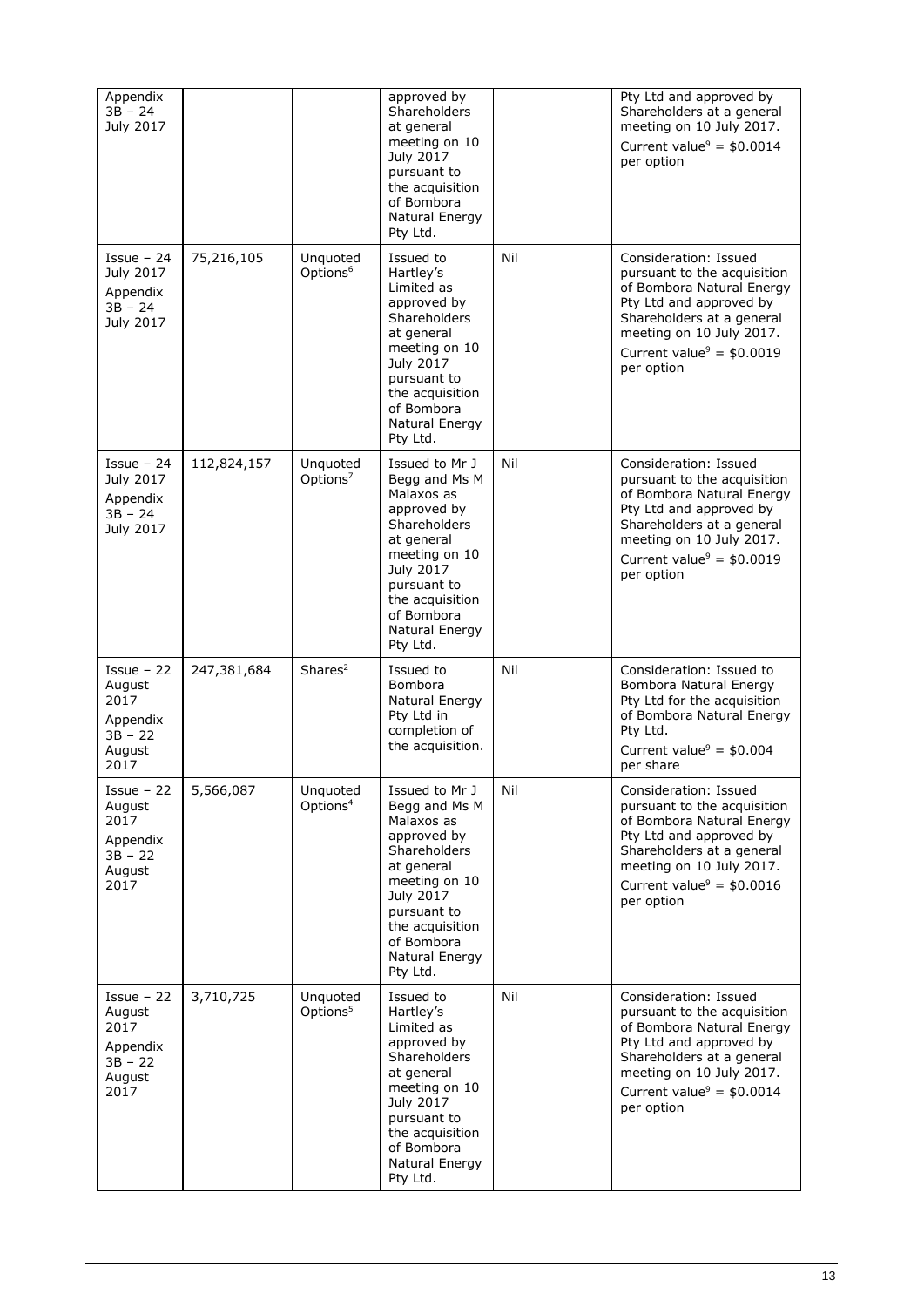| $I$ ssue – 22<br>August<br>2017<br>Appendix<br>$3B - 22$<br>August<br>2017 | 3,710,725 | Unquoted<br>Options <sup>6</sup> | Issued to<br>Hartley's<br>Limited as<br>approved by<br><b>Shareholders</b><br>at general<br>meeting on 10<br>July 2017<br>pursuant to<br>the acquisition<br>of Bombora<br>Natural Energy<br>Pty Ltd           | Nil | Consideration: Issued<br>pursuant to the acquisition<br>of Bombora Natural Energy<br>Pty Ltd and approved by<br>Shareholders at a general<br>meeting on 10 July 2017.<br>Current value <sup>9</sup> = $$0.0019$<br>per option |
|----------------------------------------------------------------------------|-----------|----------------------------------|---------------------------------------------------------------------------------------------------------------------------------------------------------------------------------------------------------------|-----|-------------------------------------------------------------------------------------------------------------------------------------------------------------------------------------------------------------------------------|
| $I$ ssue – 22<br>August<br>2017<br>Appendix<br>$3B - 22$<br>August<br>2017 | 5,566,088 | Unquoted<br>Options <sup>7</sup> | Issued to Mr J<br>Begg and Ms M<br>Malaxos as<br>approved by<br><b>Shareholders</b><br>at general<br>meeting on 10<br>July 2017<br>pursuant to<br>the acquisition<br>of Bombora<br>Natural Energy<br>Pty Ltd. | Nil | Consideration: Issued<br>pursuant to the acquisition<br>of Bombora Natural Energy<br>Pty Ltd and approved by<br>Shareholders at a general<br>meeting on 10 July 2017.<br>Current value <sup>9</sup> = $$0.0019$<br>per option |

## Notes:

- 1. Market Price means the closing price on ASX (excluding special crossings, overnight sales and exchange traded option exercises). For the purposes of this table the discount is calculated on the Market Price on the last trading day on which a sale was recorded prior to the date of issue of the relevant Equity Securities.
- 2. Fully paid ordinary shares in the capital of the Company, ASX Code: PCL (terms are set out in the Constitution).
- 3. Unquoted Options, exercisable at \$0.005 each, on or before, 21 April 2020.
- 4. Unquoted Options, exercisable at \$0.004 each, on or before, 23 July 2020. The full terms and conditions were disclosed in the notice of meeting for the shareholder meeting held on 10 July 2017 (Class A Options).
- 5. Unquoted Options, exercisable at \$0.006 each, on or before, 21 April 2020. The full terms and conditions were disclosed in the notice of meeting for the shareholder meeting held on 10 July 2017 (Class B Options).
- 6. Unquoted Options, exercisable at \$0.006 each, on or before, 23 July 2022. The full terms and conditions were disclosed in the notice of meeting for the shareholder meeting held on 10 July 2017 (Class C Options).
- 7. Unquoted Options, exercisable at \$0.006 each, on or before, 23 July 2022. The full terms and conditions were disclosed in the notice of meeting for the shareholder meeting held on 10 July 2017 (Class D Options).
- 8. This is a statement of current intentions as at the date of this Notice. As with any budget, intervening events and new circumstances have the potential to affect the manner in which the funds are ultimately applied. The Board reserves the right to alter the way the funds are applied on this basis.
- 9. In respect of quoted Equity Securities the value is based on the closing price of the Shares \$0.004 on the ASX on 13 October 2017. In respect of unquoted Equity Securities the value of Options is measured using the Black & Scholes option pricing model. Measurement inputs include the Share price on the measurement date, the exercise price, the term of the Option, the impact of dilution, the expected volatility of the underlying Share (based on weighted average historic volatility adjusted for changes expected due to publicly available information), the expected dividend yield and the risk free interest rate for the term of the Option. No account is taken of any performance conditions included in the terms of the Option other than market based performance conditions (i.e. conditions linked to the price of Shares).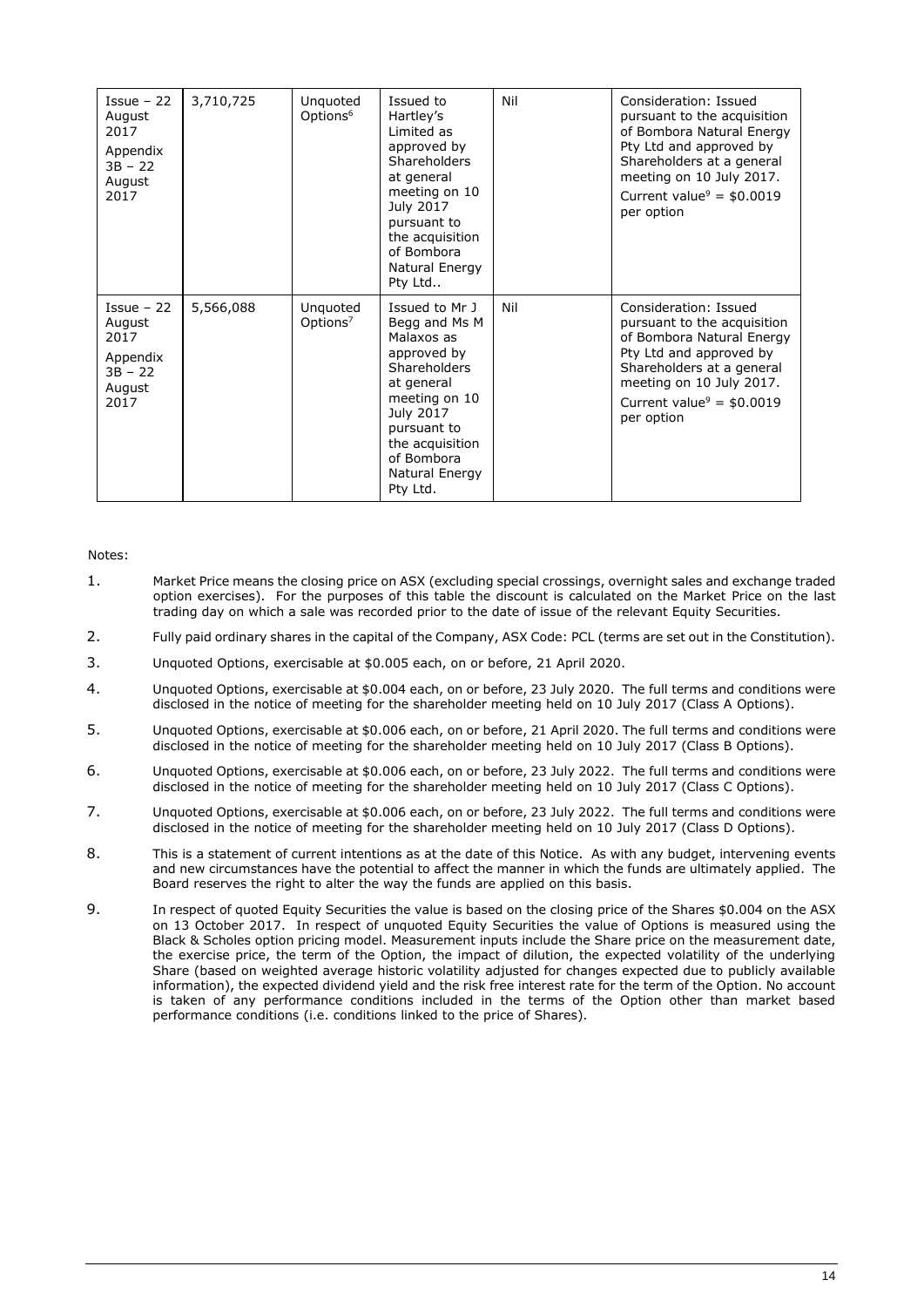## **Pancontinental Oil & Gas NL SCHEDULE 2**

## **KEY TERMS AND CONDITIONS OF THE OPTION PLAN**

- <span id="page-15-2"></span><span id="page-15-1"></span><span id="page-15-0"></span>(a) **Eligibility**: Participants in the Option Plan may be:
	- (i) a Director (whether executive or non-executive) of the Company and any associated body corporate of the Company (each a **Group Company**);
	- (ii) a full or part time employee of any Group Company;
	- (iii) a casual employee or contractor of a Group Company to the extent permitted by ASIC Class Order 14/1000 as amended or replaced (**Class Order); or**
	- (iv) a prospective participant, being a person to whom the offer is made but who can only accept the offer if an arrangement has been entered into that will result in the person becoming a participant under subparagraphs [\(i\),](#page-15-0) [\(ii\),](#page-15-1) or [\(iii\)](#page-15-2) above,

who is declared by the Board to be eligible to receive grants of Options under the Option Plan (Eligible Participants).

- (b) **Offer:** The Board may, from time to time, in its absolute discretion, make a written offer to any Eligible Participant (including an Eligible Participant who has previously received an offer) to apply for up to a specified number of Options, upon the terms set out in the Option Plan and upon such additional terms and conditions as the Board determines.
- (c) **Plan limit:** The Company must have reasonable grounds to believe, when making an offer, that the number of Shares to be received on exercise of Options offered under an offer, when aggregated with the number of Shares issued or that may be issued as a result of offers made in reliance on the Class Order at any time during the previous 3 year period under an employee incentive scheme covered by the Class Order or an ASIC exempt arrangement of a similar kind to an employee incentive scheme, will not exceed 5% of the total number of Shares on issue at the date of the offer.
- (d) **Issue price:** Unless the Options are quoted on the ASX, Options issued under the Option Plan will be issued for no more than nominal cash consideration.
- (e) **Vesting Conditions:** An Option may be made subject to vesting conditions as determined by the Board in its discretion and as specified in the offer for the Option.
- <span id="page-15-3"></span>(f) **Vesting**: The Board may in its absolute discretion (except in respect of a Change of Control occurring where Vesting Conditions are deemed to be automatically waived) by written notice to a Participant (being an Eligible Participant to whom Options have been granted under the Option Plan or their nominee where the Options have been granted to the nominee of the Eligible Participant (**Relevant Person**)), resolve to waive any of the Vesting Conditions applying to Options due to:
	- (i) Special Circumstances arising in relation to a Relevant Person in respect of those Performance Rights, being:
		- (A) a Relevant Person ceasing to be an Eligible Participant due to:
			- (I) death or Total or Permanent Disability of a Relevant Person; or
			- (II) Retirement or Redundancy of a Relevant Person;
		- (B) a Relevant Person suffering Severe Financial Hardship;
		- (C) any other circumstance stated to constitute "Special Circumstances" in the terms of the relevant Offer made to and accepted by the Participant; or
		- (D) any other circumstances determined by the Board at any time (whether before or after the Offer) and notified to the relevant Participant which circumstances may relate to the Participant, a class of Participant, including the Participant or particular circumstances or class of circumstances applying to the Participant; or
	- (ii) a Change of Control occurring; or
	- (iii) the Company passing a resolution for voluntary winding up, or an order is made for the compulsory winding up of the Company.
- (g) **Lapse of an Option**: An Option will lapse upon the earlier to occur of:
	- (i) an unauthorised dealing in the Option;
	- (ii) a Vesting Condition in relation to the Option is not satisfied by its due date, or becomes incapable of satisfaction, unless the Board exercises its discretion to waive the Vesting Conditions and vest the Option in the circumstances set out in paragraph [\(f\)](#page-15-3) or the Board resolves, in its absolute discretion, to allow the unvested Options to remain unvested after the Relevant Person ceases to be an Eligible Participant;
	- (iii) in respect of unvested Option only, an Eligible Participant ceases to be an Eligible Participant, unless the Board exercises its discretion to vest the Option in the circumstances set out in paragraph [\(f\)](#page-15-3) or the Board resolves, in its absolute discretion, to allow the unvested Options to remain unvested after the Relevant Person ceases to be an Eligible Participant;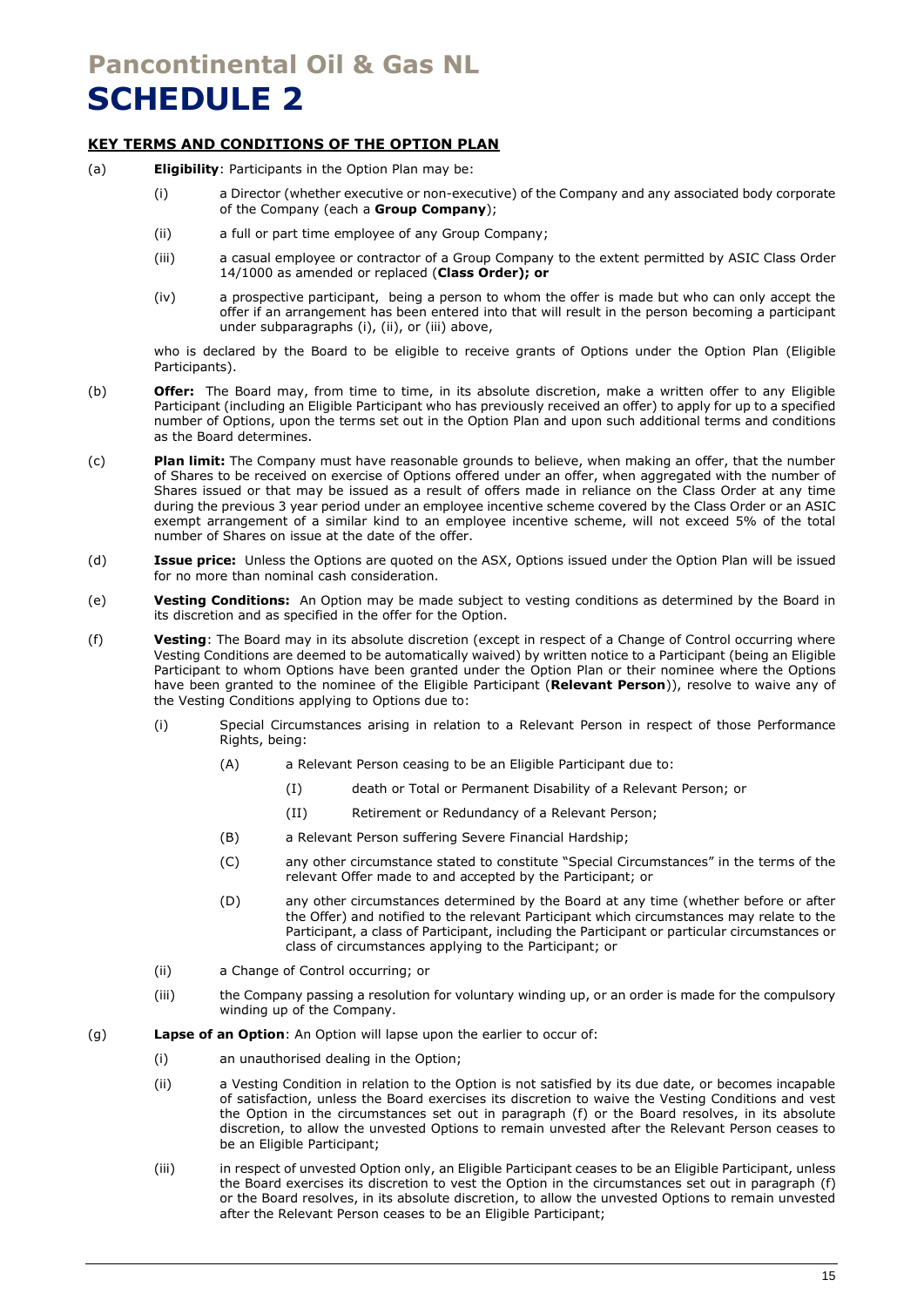- (iv) in respect of vested Options only, a relevant person ceases to be an Eligible Participant and the Option granted in respect of that person is not exercised within one (1) month (or such later date as the Board determines) of the date that person ceases to be an Eligible Participant;
- (v) the Board deems that an Option lapses due to fraud, dishonesty or other improper behaviour of the Eligible Participant;
- (vi) the Company undergoes a Change of Control or a winding up resolution or order is made and the Board does not exercise its discretion to vest the Option;
- (vii) the expiry date of the Option.
- (h) **Shares**: Shares resulting from the exercise of the Options shall, subject to any Sale Restrictions (refer paragraph [\(i\)\)](#page-16-0) from the date of issue, rank on equal terms with all other Shares on issue.
- <span id="page-16-0"></span>(i) **Sale Restrictions**: The Board may, in its discretion, determine at any time up until exercise of Options, that a restriction period will apply to some or all of the Shares issued to an Eligible Participant (or their eligible nominee) on exercise of those Options up to a maximum of seven (7) years from the grant date of the Options. In addition, the Board may, in its sole discretion, having regard to the circumstances at the time, waive any such restriction period determined.
- (j) **No Participation Rights**: There are no participating rights or entitlements inherent in the Options and holders will not be entitled to participate in new issues of capital offered to Shareholders during the currency of the Options.
- (k) **Change in exercise price of number of underlying securities**: Unless specified in the offer of the Options and subject to compliance with the ASX Listing Rules, an Option does not confer the right to a change in exercise price or in the number of underlying Shares over which the Option can be exercised.
- (l) **Reorganisation**: If, at any time, the issued capital of the Company is reorganised (including consolidation, subdivision, reduction or return), all rights of a holder of an Option are to be changed in a manner consistent with the Corporations Act and the ASX Listing Rules at the time of the reorganisation.
- (m) **Trust**: The Board may, at any time, establish a trust for the sole purpose of acquiring and holding Shares in respect of which a Participant may exercise, or has exercised, vested Options, including for the purpose of enforcing the disposal restrictions and appoint a trustee to act as trustee of the trust. The trustee will hold the Shares as trustee for and on behalf of a Participant as beneficial owner upon the terms of the trust. The Board may at any time amend all or any of the provisions of the Option Plan to effect the establishment of such a trust and the appointment of such a trustee.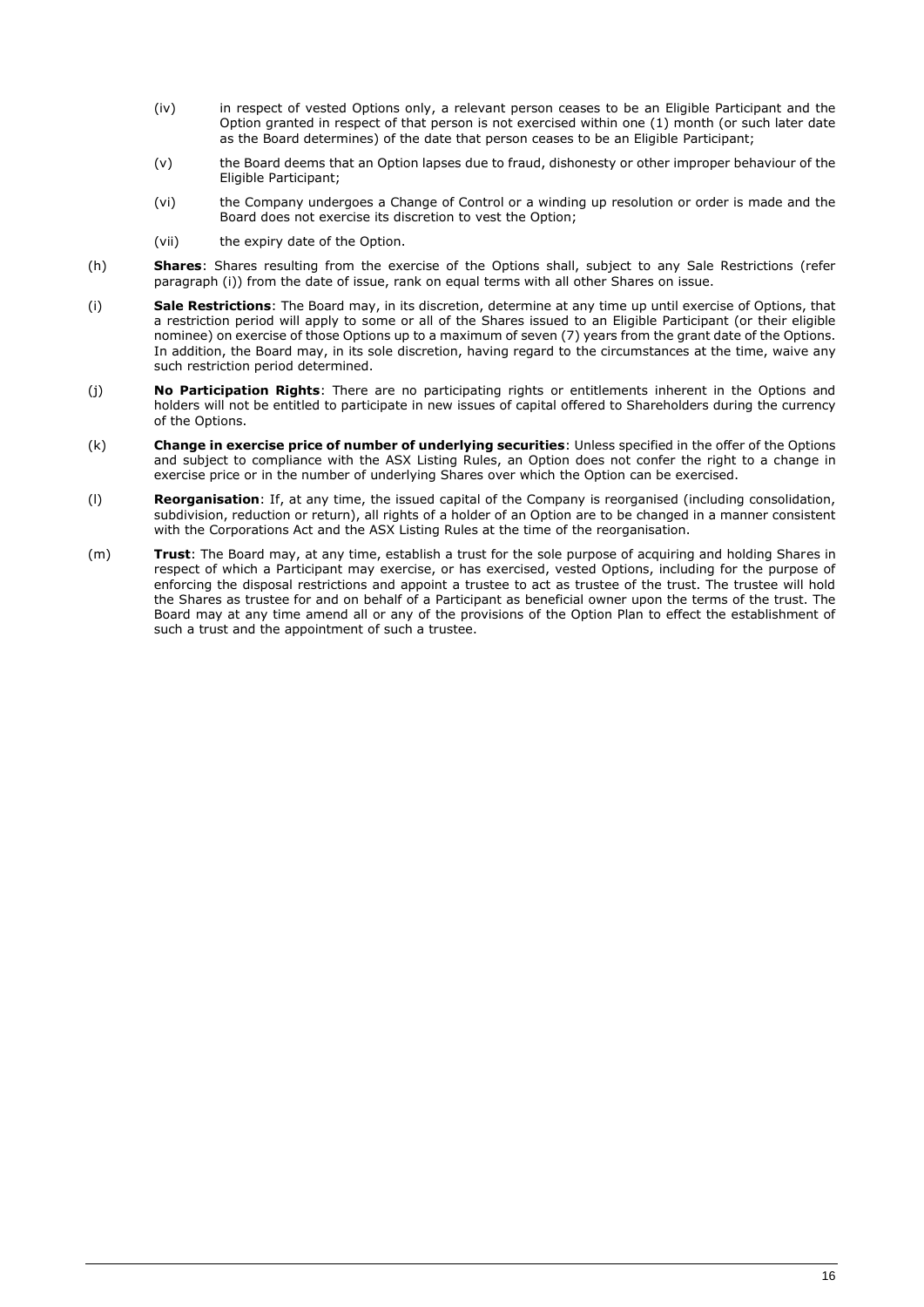## **Pancontinental Oil & Gas NL SCHEDULE 3**

## **TERMS OF OPTIONS TO BE ISSUED PURSUANT TO ITEMS 6, 7 AND 8**

### (a) **Entitlement**

Each Option entitles the holder to subscribe for one Share upon exercise of the Option.

## (b) **Exercise Price**

Subject to paragraph [\(i\),](#page-17-0) the amount payable upon exercise of each Option will be the price that is 50% higher than the closing market price of Shares on the day preceding the Meeting (**Exercise Price**).

### (c) **Expiry Date**

Each Option will expire at 5:00 pm (WST) on the date that is four years after the date of issue of the Options (**Expiry Date**). An Option not exercised before the Expiry Date will automatically lapse on the Expiry Date.

### (d) **Exercise Period**

The Options are exercisable at any time on or prior to the Expiry Date (**Exercise Period**).

#### (e) **Notice of Exercise**

The Options may be exercised during the Exercise Period by notice in writing to the Company in the manner specified on the Option certificate (**Notice of Exercise**) and payment of the Exercise Price for each Option being exercised in Australian currency by electronic funds transfer or other means of payment acceptable to the Company.

### (f) **Exercise Date**

A Notice of Exercise is only effective on and from the later of the date of receipt of the Notice of Exercise and the date of receipt of the payment of the Exercise Price for each Option being exercised in cleared funds (**Exercise Date**).

## <span id="page-17-1"></span>(g) **Timing of issue of Shares on exercise**

Within 15 Business Days after the Exercise Date, the Company will:

- (i) issue the number of Shares required under these terms and conditions in respect of the number of Options specified in the Notice of Exercise and for which cleared funds have been received by the Company;
- <span id="page-17-2"></span>(ii) if required, give ASX a notice that complies with section 708A(5)(e) of the Corporations Act, or, if the Company is unable to issue such a notice, lodge with ASIC a prospectus prepared in accordance with the Corporations Act and do all such things necessary to satisfy section 708A(11) of the Corporations Act to ensure that an offer for sale of the Shares does not require disclosure to investors; and
- (iii) if admitted to the official list of ASX at the time, apply for official quotation on ASX of Shares issued pursuant to the exercise of the Options.

If a notice delivered under [\(g\)](#page-17-1)[\(ii\)](#page-17-2) for any reason is not effective to ensure that an offer for sale of the Shares does not require disclosure to investors, the Company must, no later than 20 Business Days after becoming aware of such notice being ineffective, lodge with ASIC a prospectus prepared in accordance with the Corporations Act and do all such things necessary to satisfy section 708A(11) of the Corporations Act to ensure that an offer for sale of the Shares does not require disclosure to investors.

#### (h) **Shares issued on exercise**

Shares issued on exercise of the Options rank equally with the then issued shares of the Company.

#### <span id="page-17-0"></span>(i) **Reconstruction of capital**

If at any time the issued capital of the Company is reconstructed, all rights of an Option holder are to be changed in a manner consistent with the Corporations Act and the ASX Listing Rules at the time of the reconstruction.

#### (j) **Participation in new issues**

There are no participation rights or entitlements inherent in the Options and holders will not be entitled to participate in new issues of capital offered to Shareholders during the currency of the Options without exercising the Options.

## (k) **Change in exercise price**

An Option does not confer the right to a change in Exercise Price or a change in the number of underlying securities over which the Option can be exercised.

### (l) **Transferability**

The Options are transferable subject to any restriction or escrow arrangements imposed by ASX or under applicable Australian securities laws.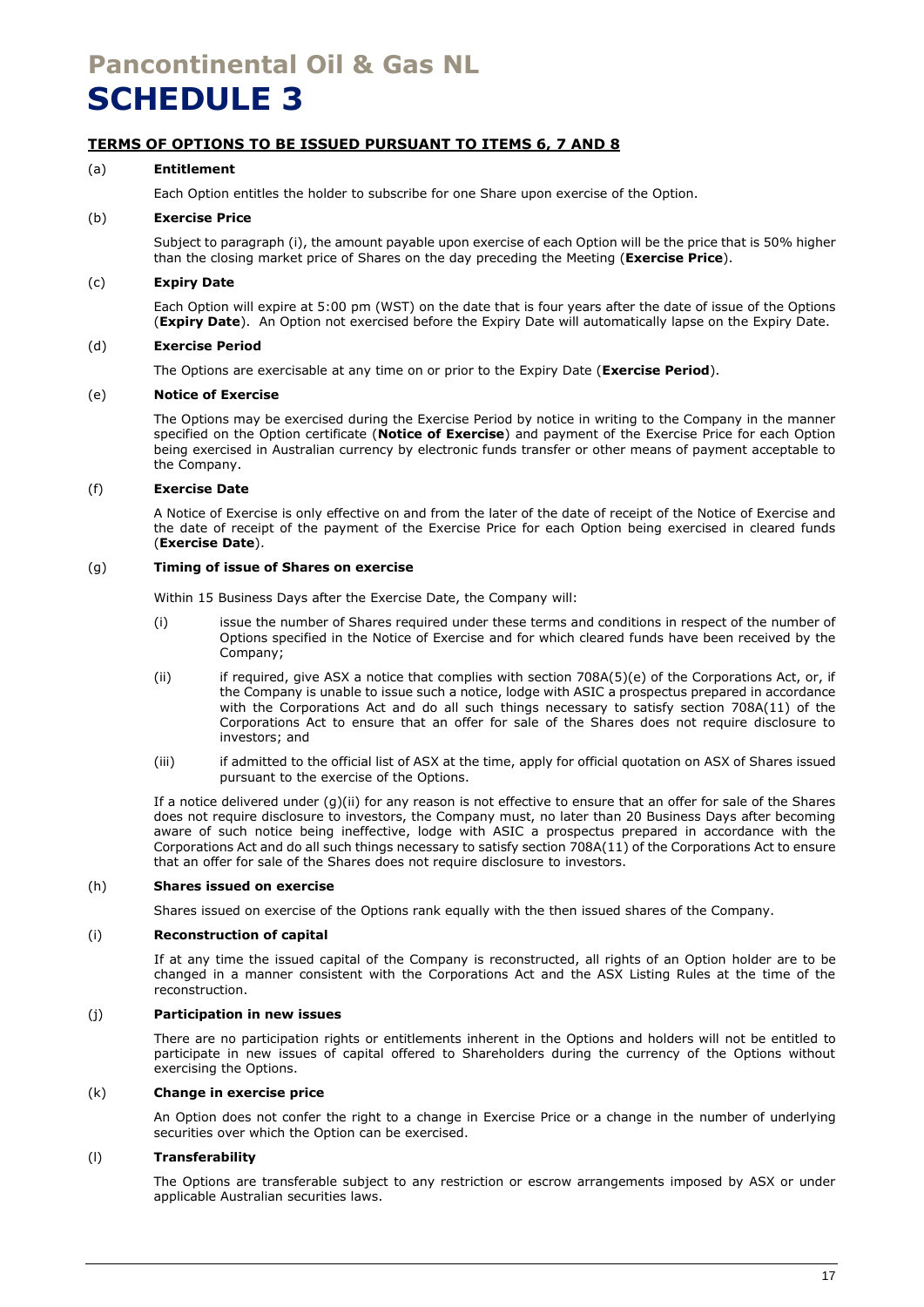## **PROXY FORM**

I/We being a member/s of **Pancontinental Oil & Gas NL** and entitled to attend and vote hereby appoint



If you are not appointing the Chair of the AGM as your proxy please write here the full name of the individual or body corporate (excluding the registered securityholder) you are appointing as your proxy.

or failing the individual or body corporate named, or if no individual or body corporate is named, the Chair of the AGM, as my/our proxy at the **Annual General Meeting of Shareholders of Pancontinental Oil & Gas NL ABN 95 003 029 543 to be held at The Park Business Centre, 45 Ventnor Avenue, West Perth, Western Australia 6005 on 30 November 2017 at 10:00am (AWST)** and at any adjournment or postponement of that meeting, to act on my/our behalf and to vote in accordance with the following directions or if no directions have been given, as the proxy sees fit.

**Chair authorised to exercise proxies on remuneration related resolution (Item 2, 5, 6, 7 and 8):** Where I/we have appointed the Chair as my/our proxy (or the Chair becomes my/our proxy by default), I/we expressly authorise the Chair to exercise my/our proxy in respect of Item 2, 5, 6, 7 and 8 (except where I/we have indicated a different voting intention below) and acknowledge that the Chair may exercise my/our proxy even though Item 2, 5, 6, 7 and 8 is connected directly or indirectly with the remuneration of a member of Key Management Personnel.

**Important information for Item 2, 5, 6, 7 and 8– If the Chair of the AGM is your proxy or is appointed as your proxy by default:** If you wish to give the Chair specific voting directions on Item 2, 5, 6, 7 and 8, you should mark the appropriate box opposite Item 2, 5, 6, 7 and 8 (directing your proxy to vote 'for', 'against' or to 'abstain' from voting). If you have appointed the Chair as your proxy (or the Chair becomes your proxy by default), and you do not mark the boxes above, you are expressly authorising the Chair to vote in favour of Item 2, 5, 6, 7 and 8, as appropriate (see above).

The Chair of the AGM intends to vote all available proxies in favour of Items 2 to 8.

| ITEM | <b>RESOLUTIONS</b>                                        | <b>FOR</b> | <b>AGAINST</b> | <b>ABSTAIN</b> |
|------|-----------------------------------------------------------|------------|----------------|----------------|
| 2    | Adoption of Remuneration Report                           |            |                |                |
| 3    | Re-election of Mr EA Myers as Director                    |            |                |                |
| 4    | Approval of 10% placement capacity                        |            |                |                |
| 5    | Approval of Employee Share Option Plan                    |            |                |                |
| 6    | Issue of Options to Related Party - Mr Ernie<br>Myers     |            |                |                |
| 7    | Issue of Options to Related Party - Ms<br>Vesna Petrovic  |            |                |                |
| 8    | Issue of Options to Related Party - Mr Barry<br>Rushworth |            |                |                |

Dated this............................day of.......................................................2017